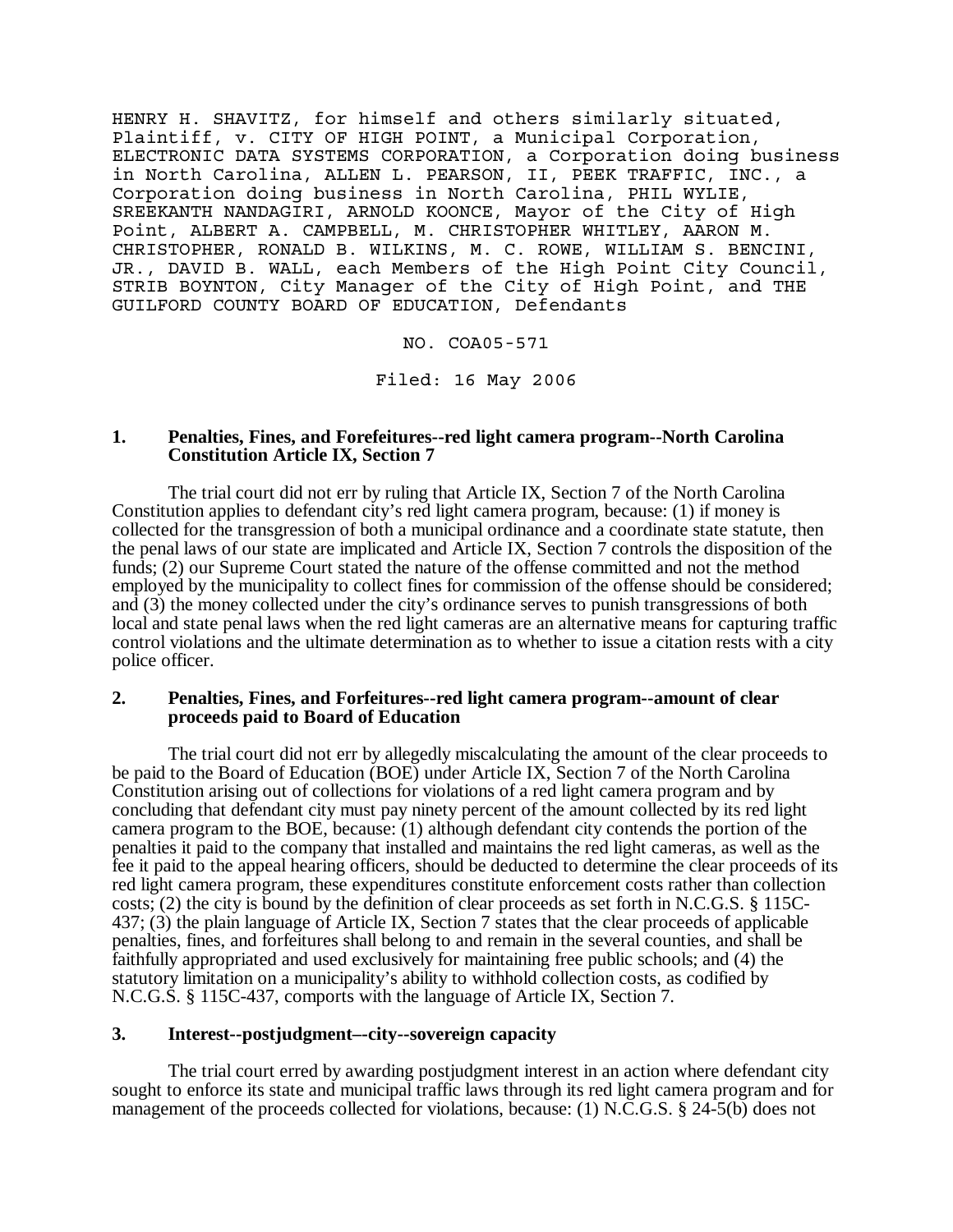operate against the state when interest may not be awarded against the state unless the state has manifested its willingness to pay interest by an Act of the General Assembly or by a lawful contract to do so; and (2) N.C.G.S. § 24-5(b) cannot be used against defendant city since it is a political subdivision of the state acting in its sovereign capacity.

Appeal by defendant City of High Point from judgments entered 22 December 2004 by Judge Lindsay R. Davis and 23 February 2005 by Judge A. Moses Massey in Guilford County Superior Court. Heard in the Court of Appeals 11 January 2006.

*Womble Carlyle Sandridge & Rice, PLLC, by Burley B. Mitchell, Jr., Sean E. Andrussier, and Gusti W. Frankel, for the City of High Point defendant appellant.*

*Brooks, Pierce, McLendon, Humphrey & Leonard, L.L.P., by Robert J. King III, Jill R. Wilson, and Elizabeth V. LaFollette, for the Guilford County Board of Education defendant appellee.*

*General Counsel Andrew L. Romanet, Jr., Senior Assistant General Counsel Gregory F. Schwitzgebel III, and Senior Assistant City Attorney for the City of Charlotte Robert Hagemann, for the North Carolina League of Municipalities, amicus curiae.*

*Tharrington Smith, L.L.P., by Michael Crowell and Deborah Stagner; and Allison Schafer for the North Carolina School Boards Association, amicus curiae.*

McCULLOUGH, Judge.

Article IX, Section 7 of the North Carolina Constitution provides that "the clear proceeds of all penalties and forfeitures and of all fines collected in the several counties for any breach of the penal laws of the state, shall belong to and remain in the several counties, and shall be faithfully appropriated and used exclusively for maintaining free public schools." N.C. Const. art. IX, § 7 (2003), *amended by* 2003 N.C. Sess. Laws ch. 423, § 1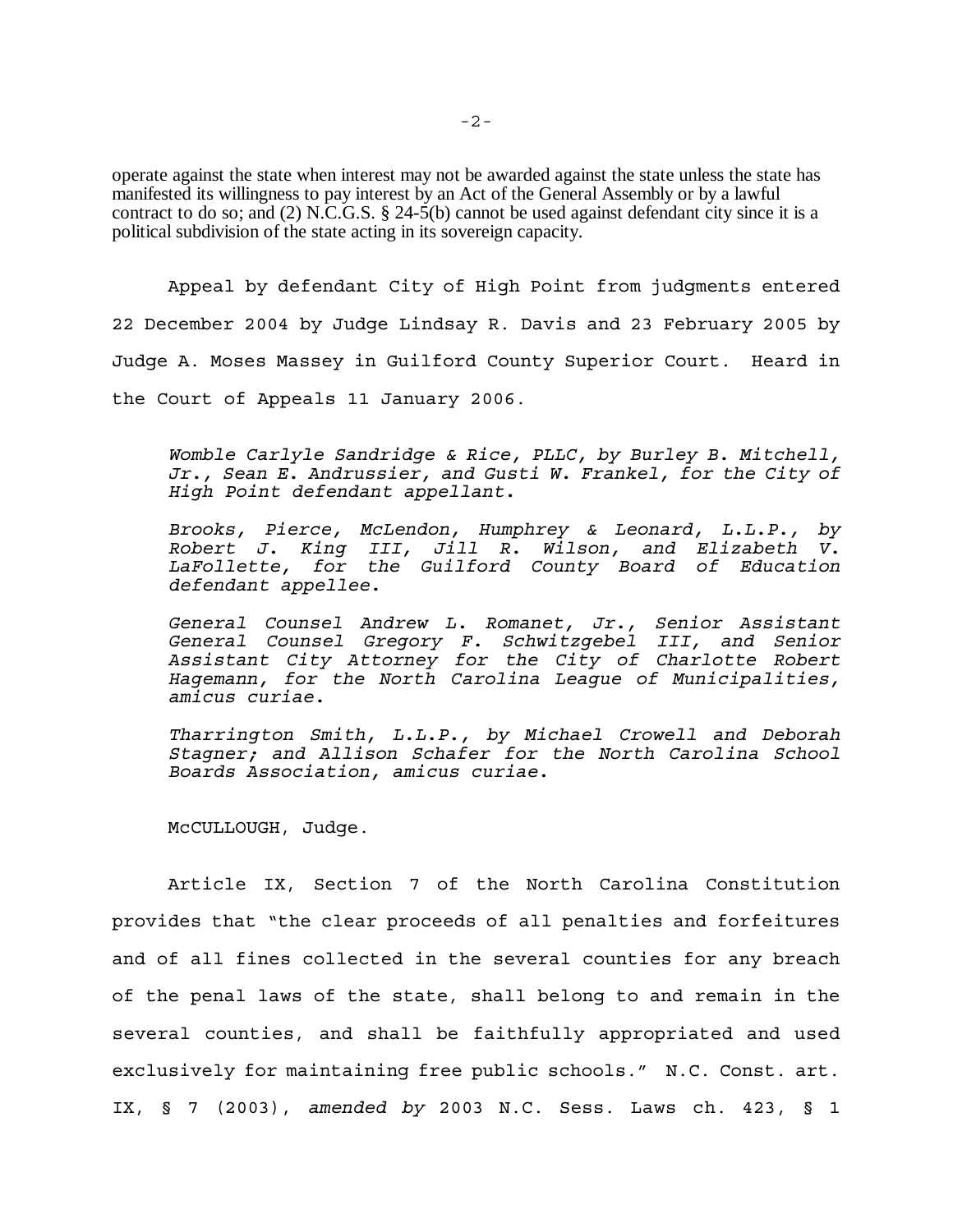(effective Jan. 1, 2005).<sup>1</sup> The present appeal requires us to determine whether this constitutional provision applies to penalties collected by the City of High Point under its red light camera program.

On motions for summary judgment, the superior court ruled that the Constitution was applicable to the program and that the ordinance failed to dispose of red light camera penalties in accordance with constitutional mandate, and ordered High Point to pay ninety percent of the penalties collected under the program to the Guilford County Board of Education. For the reasons set forth herein, we uphold these rulings of the superior court.

The present case also raises an issue as to whether High Point should have been ordered to pay post-judgment interest. We conclude that the general statutory provision governing postjudgment interest is not applicable to the City and vacate the portion of the superior court's order requiring High Point to pay interest.

### Background

Since the enactment of Chapter 583, Section 2 of the 1949 North Carolina Session Laws, section 20-158 of our General Statutes have prohibited motorists from entering an intersection while a stoplight is emitting a red light. *See* N.C. Gen. Stat. § 20- 158(b)(2) (2003)*, amended by* 2004 N.C. Sess. Laws ch. 141, §§ 1, 2 and ch. 172, § 2. Under the General Statutes, failure to stop for

-3-

 $1$ The amendment added a subsection (b) to Article IX, Section 7, which is not at issue in the instant case.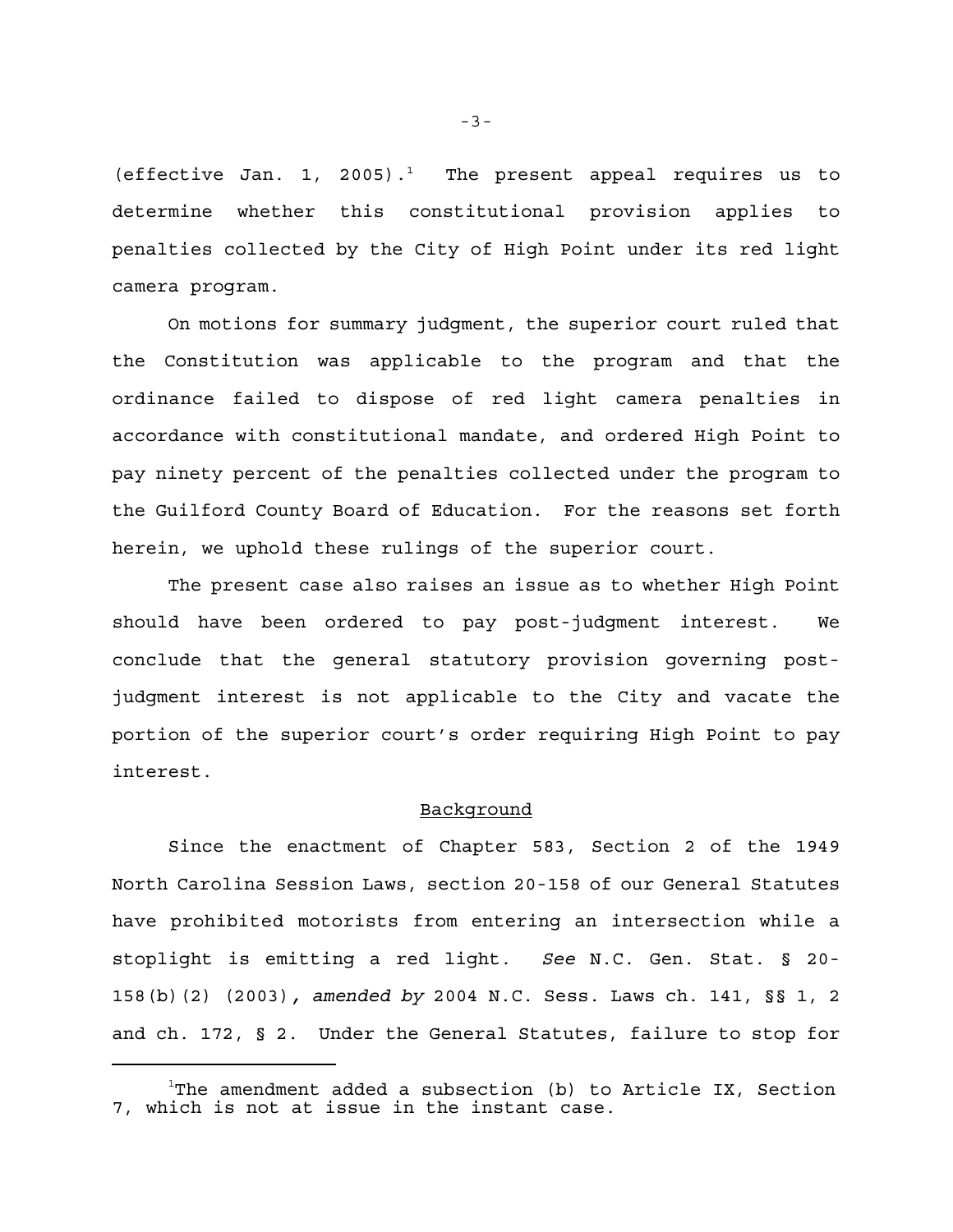a red stoplight is an infraction, and a violator "may be ordered to pay a penalty of not more than one hundred dollars." N.C. Gen. Stat. § 20-176(a), (b) (2005).

Beginning in 1997, certain specified municipalities were legislatively imbued with the authority to "adopt ordinances for the civil enforcement of [section] 20-158 [of the General Statutes] by means of a traffic control photographic system," or as such systems are referred to in the vernacular, "red light cameras." N.C. Gen. Stat. § 160A-300.1(c) (2005), *enacted by* 1997 N.C. Sess. Laws ch. 216, §§ 1, 2; *see also id*. § 160A-300.1(a) (providing a technical definition for "traffic control photographic system"). The enabling legislation, section 160A-300.1(c), provides that, "[n]otwithstanding the provisions of [section] 20-176 [of the General Statutes], in the event that a municipality adopts [a red light camera] ordinance . . . , a violation of [section] 20-158 at a location at which a traffic control photographic system is in operation shall not be an infraction." *Id*. § 160A-300.1(c). The statute further requires red light camera ordinances to contain language to the following effect:

- (2) A violation detected by a traffic control photographic system shall be deemed a noncriminal violation for which a civil penalty of fifty dollars (\$50.00) shall be assessed, and for which no points authorized by [section] 20-16(c) [of the General Statutes] shall be assigned to the owner or driver of the vehicle nor insurance points as authorized by [section] 58-36-65 [of the General Statutes].
- (3) The owner of the vehicle shall be issued a citation which shall clearly state the manner in which the violation may be challenged, and the owner shall

 $-4-$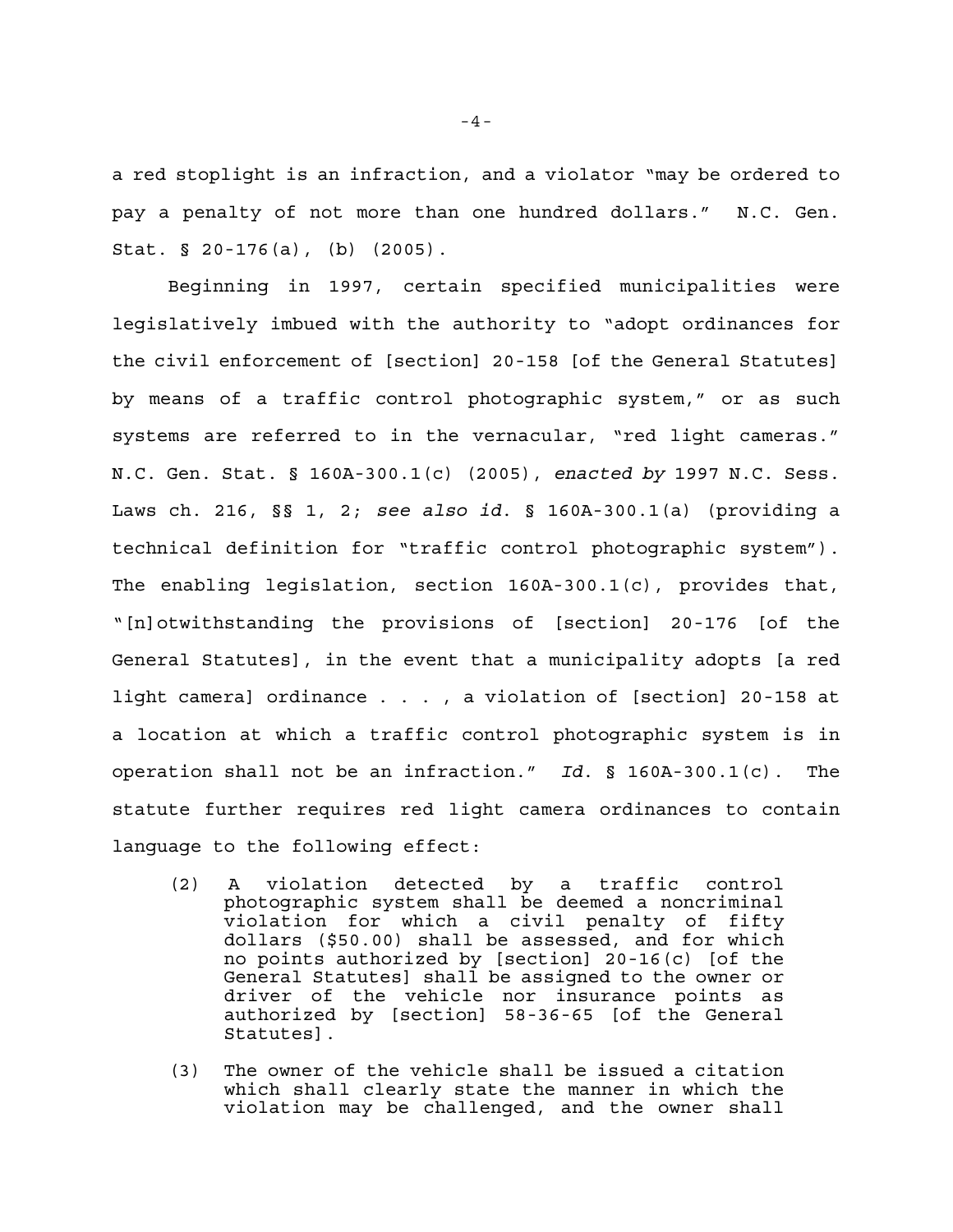comply with the directions on the citation. The citation shall be processed by officials or agents of the municipality and shall be forwarded by personal service or first-class mail to the address given on the motor vehicle registration. If the owner fails to pay the civil penalty or to respond to the citation within the time period specified on the citation, the owner shall have waived the right to contest responsibility for the violation, and shall be subject to a civil penalty not to exceed one hundred dollars (\$100.00). The municipality may establish procedures for the collection of these penalties and may enforce the penalties by civil action in the nature of debt.

(4) The municipality shall institute a nonjudicial administrative hearing to review objections to citations or penalties issued or assessed under this section.

*Id*. § 160A-300.1(c)(2), (3), (4). In 1999, the City of High Point was granted the authority to enact a red light camera ordinance. *See id*. § 160A-300.1(d), *as amended by* 1999 N.C. Sess. Laws ch. 181, § 2.

Shortly thereafter, High Point enacted section 10-1-306 of its Code of Ordinances, which provided as follows:

> (a) *Administration*. The City of High Point shall implement a system for capturing traffic control violations, as defined under [section] 20-158 [of the General Statutes], with a traffic control photographic system that will use the photographic images as prima facie evidence of the traffic violations and will authorize the High Point Department of Transportation or an agent of the department to issue civil citations.

> The City of High Point Department of Transportation shall administer the traffic control photographic program and shall maintain a list of system locations where traffic control photographic systems are installed.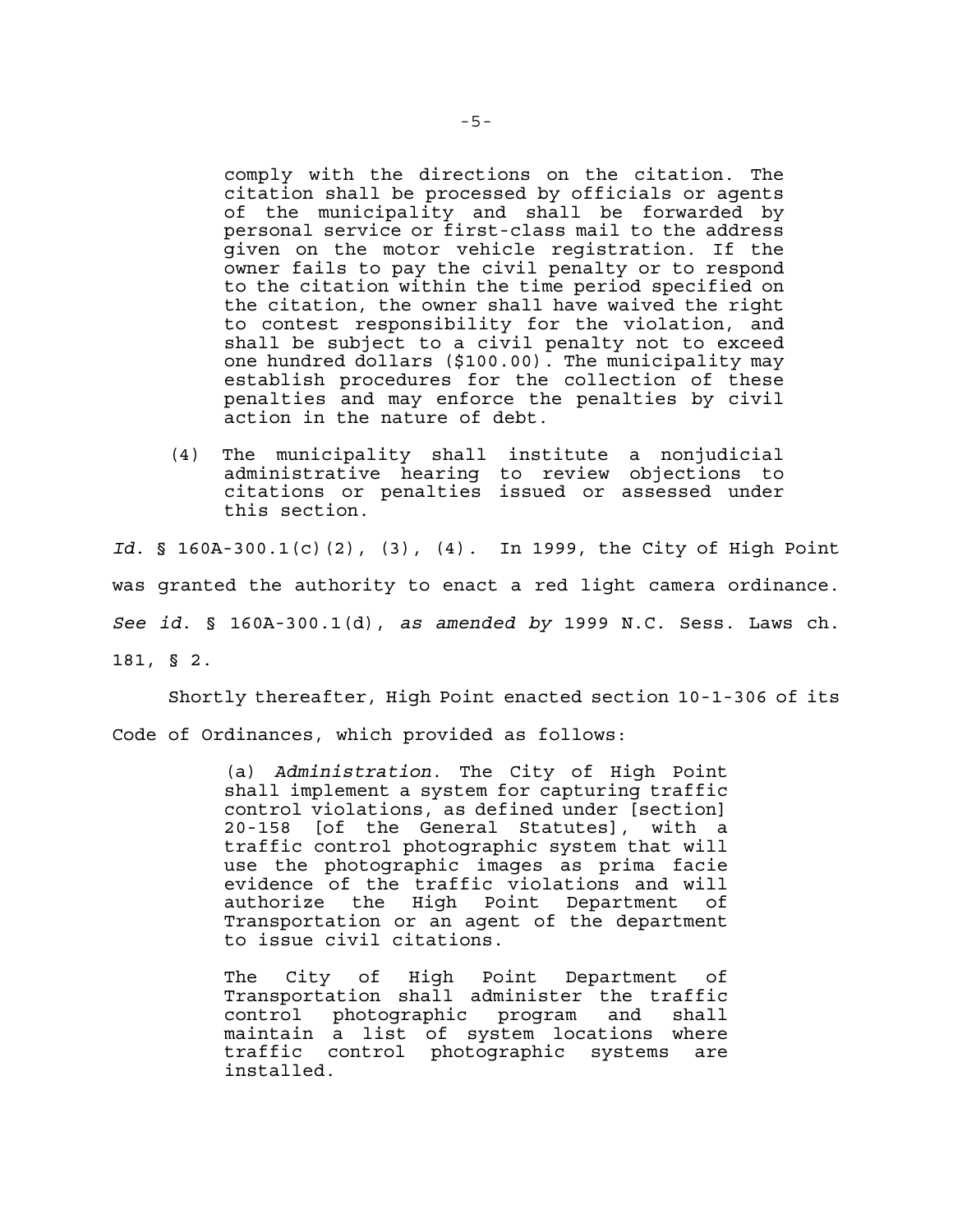Any citation for a violation for [section] 20-158 [of the General Statutes] or other traffic violation, issued by a duly authorized law enforcement officer at a system location shall be treated, pursuant to [section] 20-176 [of the General Statutes], as an infraction so long as the system photographic images are not used as prima facie evidence of the violation.

The citation shall clearly state the manner in which the violation may be reviewed. The citation shall be processed by officials or agents of the city and shall be forwarded by personal service or first-class mail to the owner's address as given on the motor vehicle registration.

(b) *Offense*

(1) It shall be unlawful for a vehicle to cross the stop line at a system location when the traffic signal for that vehicle's direction of travel is emitting a steady red light, or for a vehicle to violate any other traffic regulation specified in [section] 20-158 [of the General Statutes].

(2) The owner of a vehicle shall be responsible for a violation under this section, unless the owner can furnish evidence that the vehicle was in the care, custody or control of another person at the time of the violation . . . .

\* \* \* \*

(c) *Penalty*. Any violation of this section shall be deemed a noncriminal violation for which a civil penalty of \$50.00 shall be assessed, and for which no points authorized by [section] 20-16(c) [of the General Statutes] shall be assigned to the owner or driver of the vehicle, nor insurance points as authorized by [section] 58-36[-]65 [of the General Statutes]. Failure to pay the civil penalty or to respond to the citation within 21 days shall constitute a waiver of the right to contest responsibility for the violation and shall subject the owner to a civil penalty not to exceed \$100.00. The city shall establish procedures for the collection of the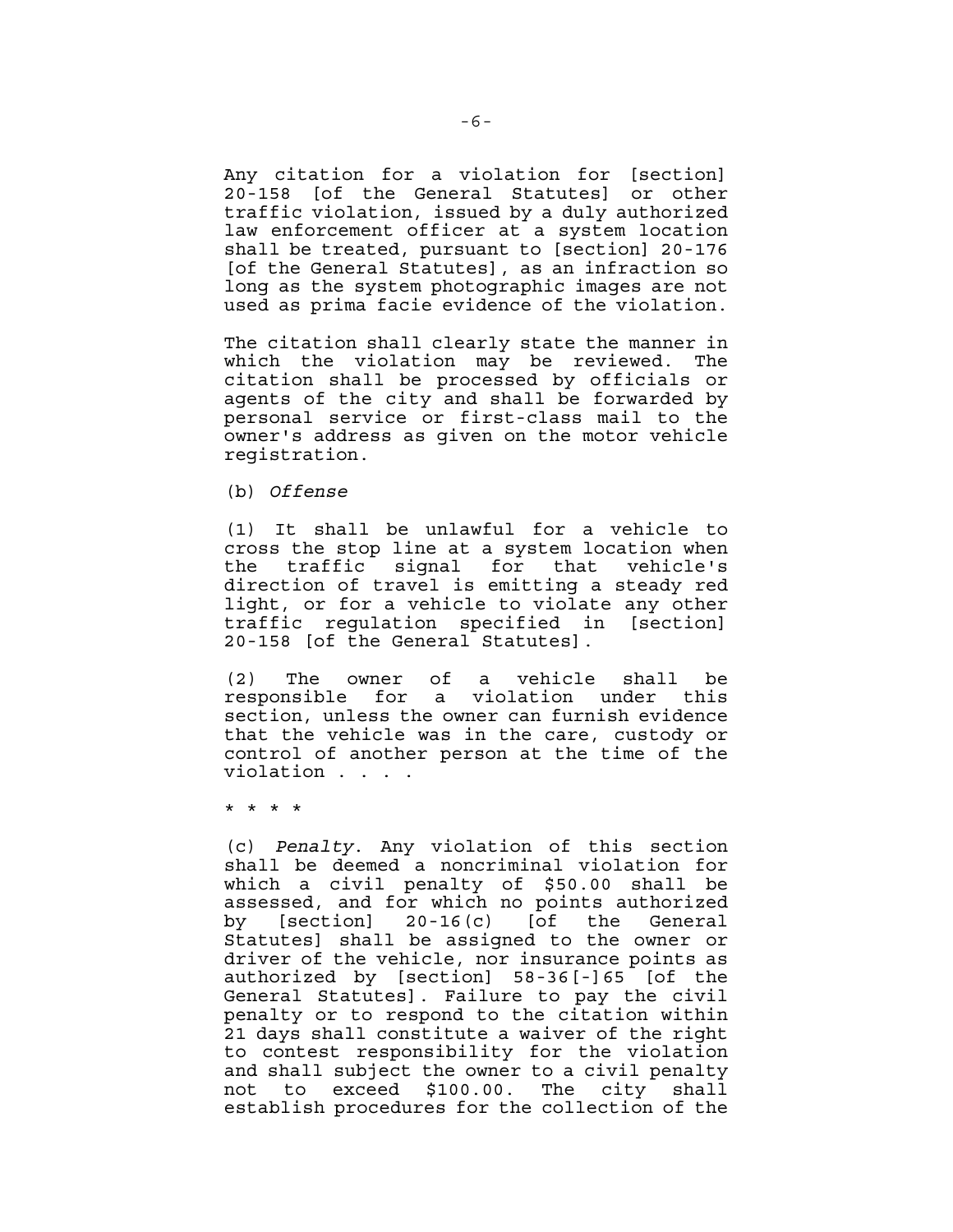civil penalties and shall enforce the penalties by a civil action in the nature of a debt.

(d) *Nonjudicial administrative hearing*. The City of High Point Department of Transportation shall establish an administrati[ve] process to review objections to citations or penalties issued or assessed. A notice requesting a hearing to review objections shall be filed within 21 days after notification of the violation. An individual desiring a nonjudicial hearing must post a bond in the amount of \$50.00 before a hearing will be scheduled. The determination of the hearing officer will be final.

HIGH POINT, N.C., CODE OF ORDINANCES § 10-1-306 (2001), *amended by* HIGH POINT, N.C., ORDINANCE NO. 01-68, § 1 (Aug. 16, 2001), NO. 6071/03-45,  $\S$  1 (Aug. 21, 2003), and No. 6074/03-48,  $\S$  1 (Sept. 2, 2003).

In implementing this ordinance, High Point entered into a contract with Peek Traffic, Inc., pursuant to which Peek was to install red light cameras at several of the City's intersections. Peek also agreed to, *inter alia*, collect the photographs from the cameras and prepare potential citations. Peek entered into a subcontract with Electronic Data Systems Corporation (EDS) pursuant to which EDS was to perform some of Peek's contractual duties to High Point.

Under its contract with Peek, EDS reviewed the red light camera photographs for potential violations. EDS eliminated from consideration for a citation those photographs which demonstrated an obvious legitimate explanation for the motorist's behavior, such as a lawful right turn at a red light, and those photographs which failed to contain a legible image of the offending vehicle's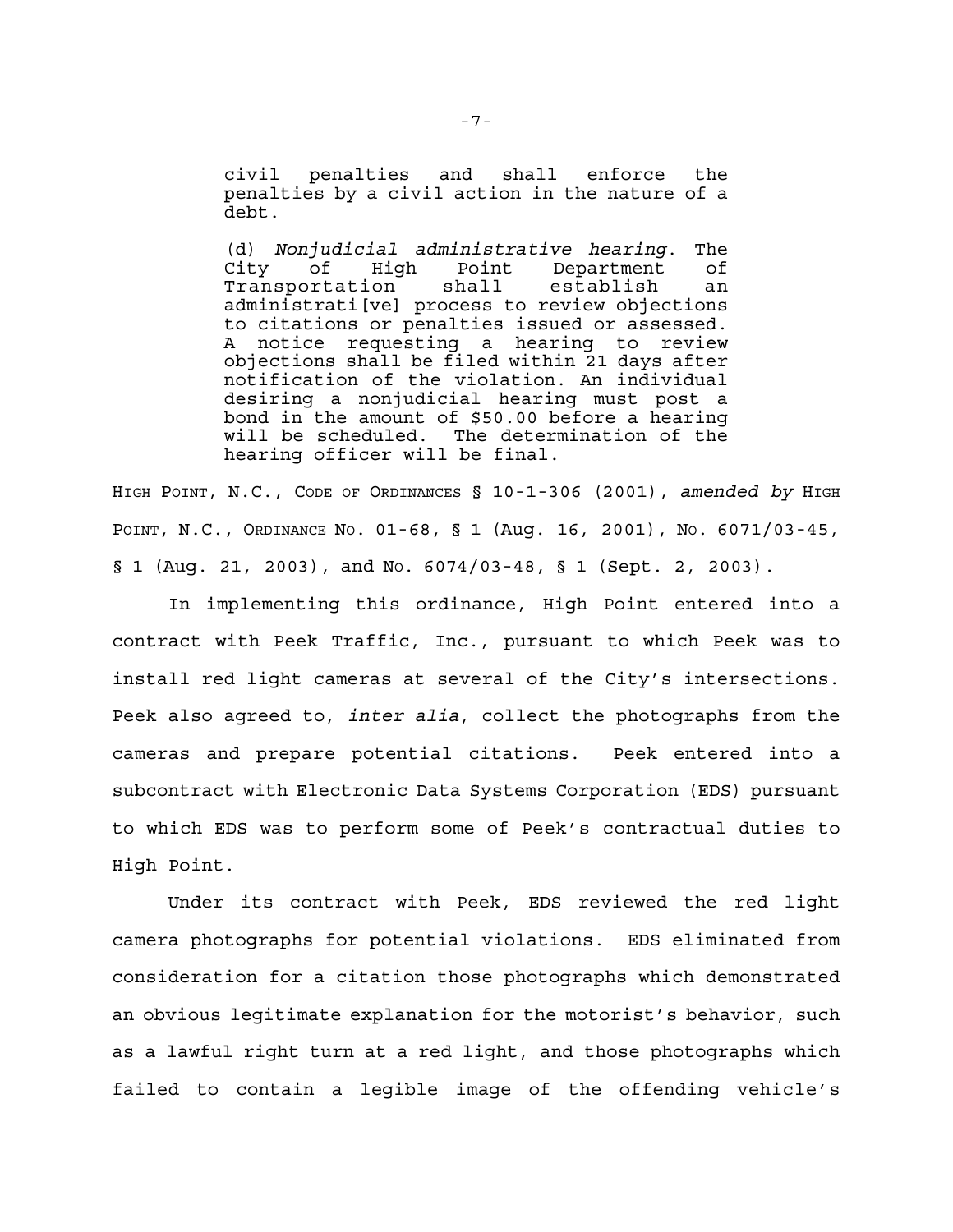license plate. For the remaining photographs, EDS identified the registered owner of the pictured vehicle and printed a "candidate" citation for the pictured violation. A police officer employed by the City of High Point then reviewed each candidate citation and made a determination as to whether an official citation should be issued. EDS then mailed the approved citations to the owners of the vehicles appearing in the corresponding photographs.

The citation received by each unhappy motorist contained, *inter alia,* reproductions of the images captured by the red light camera, a record of the date and time that the images were taken, and the following statement: "The civil penalty for this violation is \$50.00. . . . Failure to pay the civil penalty or respond to the citation within 21 days of notification will result in the automatic waiver of right to appeal and will result in an additional late penalty of \$50.00." The back of the citation contained the following notice:

> If you wish to contest this citation, fill out the Appeal section and return this form along with a deposit of \$50.00, which shall constitute a bond. Once your appeal is received, you will be contacted so that an administrative hearing can be scheduled. An independent hearing officer will hear your appeal.

> . . . If your citation is dismissed, your deposit will be refunded.

A space for registering the reasons for an appeal was included.

Appeals from red light camera citations were heard by one of two High Point University professors who agreed to serve as appeal hearing officers. These appeal hearing officers were compensated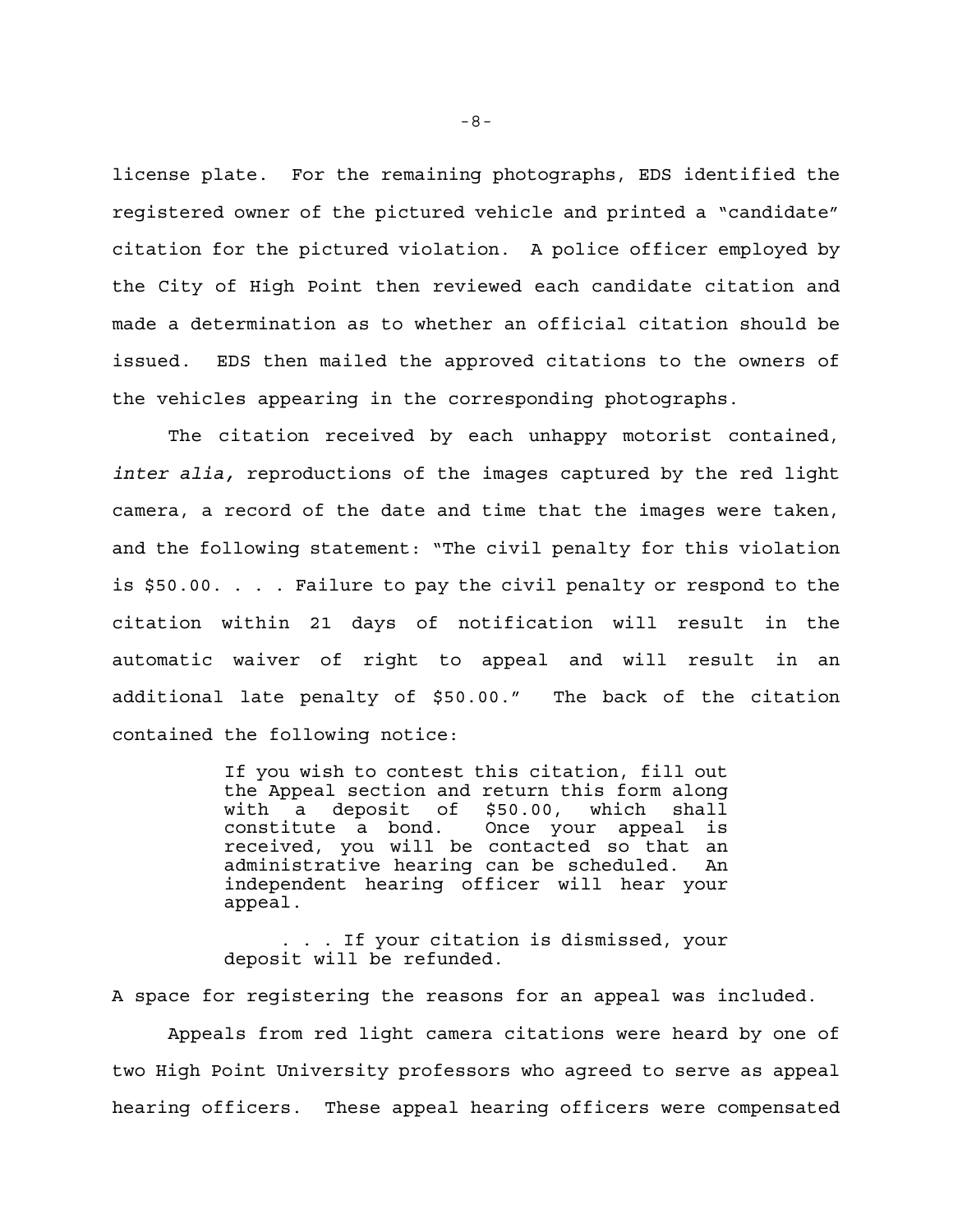at a rate of \$25.00 per hearing, regardless of the decision rendered.

High Point placed the money collected in connection with the red light camera citations in the "Red Light Camera Campaign Penalties Fund," which is separate from the City's general operating fund. Pursuant to its contractual obligations, High Point dispersed seventy percent of the revenue in the Red Light Camera Campaign Penalties Fund to pay Peek for the installation and operation of the red light camera system; this expense amounted to \$35 of each \$50 ticket. Monies from the fund were also used to compensate the appeal hearing officers, and a small amount was expended from the Fund to educate the public about the red light camera system. The remaining balance, if any, was dedicated for traffic safety programs and for safety-related transportation improvements.

### The Facts and Procedural History of the Present Case

On 4 April 2001, a red light camera recorded Henry H. Shavitz failing to observe a red stoplight at the intersection of Main and College Streets in High Point. On 3 May 2001, a citation was issued to Shavitz in accordance with High Point's red light camera ordinance. Shavitz refused to pay the \$50.00 fine in the prescribed twenty-one day period, and on 25 May 2001, he was issued a citation for \$100.00, which included the cost of the red light violation and the penalty for failing to timely pay or appeal the original citation.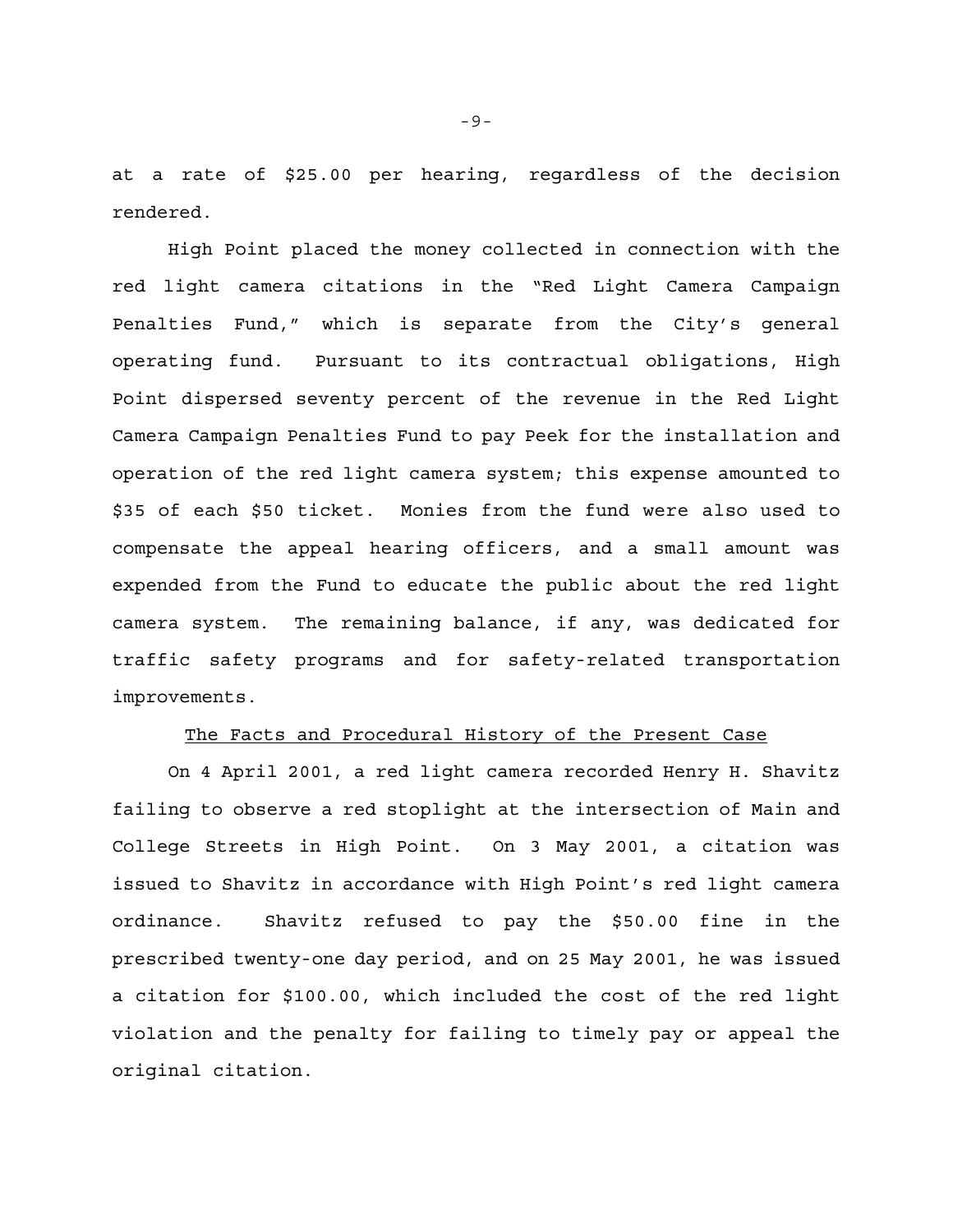Shavitz responded by filing a lawsuit in Guilford County Superior Court against the City of High Point, its mayor, city manager, and city council members, the Guilford County Board of Education, Peek, and EDS. Shavitz' complaint sought declarations that section 160A-300.1 of the General Statutes and section 10-1- 306 of the High Point City Code of Ordinances were repugnant to the North Carolina Constitution; that the contracts between High Point, Peek and EDS were illegal; that the penalties collected constituted an illegal tax; and that statutory section 160A-300.1 and ordinance section 10-1-306 and the contracts entered into between High Point, Peek, and EDS established a scheme which violated the equal protection and due process guarantees of the United States Constitution and the "law of the land" clause of the North Carolina Constitution. Shavitz' complaint further sought, as an alternative basis for relief in the event that the superior court found that the red light camera program was valid, a declaration that Article IX, Section 7 of the North Carolina Constitution required High Point to pay the clear proceeds of all past and present fines collected by the red light camera program to the Guilford County Board of Education.

The action was removed to the Federal District Court for the Middle District of North Carolina. While the action was pending in federal court, the Guilford County Board of Education filed an answer to Shavitz' lawsuit and a request for declaratory judgment that it was entitled to the clear proceeds of the red light camera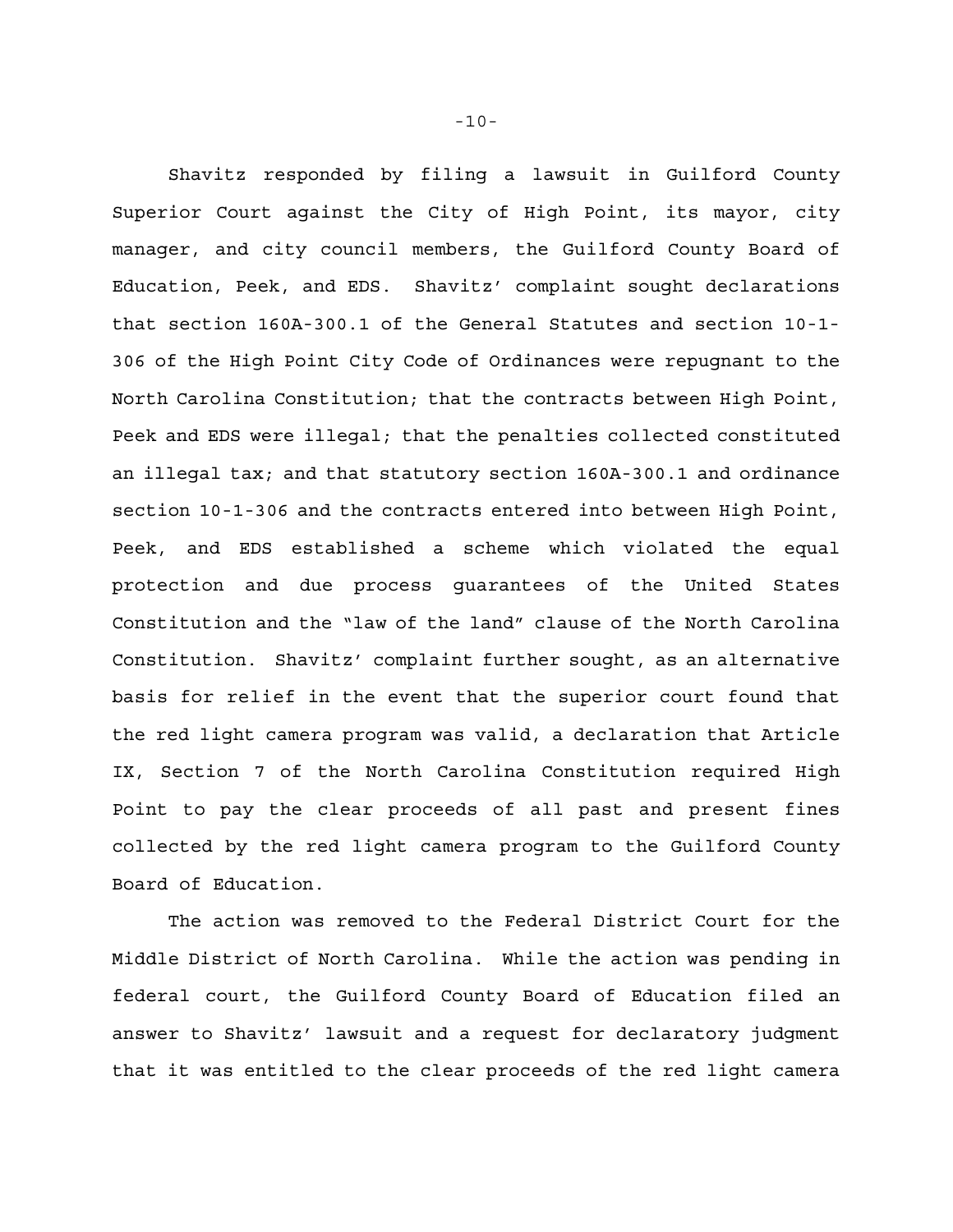fines pursuant to Article IX, Section 7 of the North Carolina Constitution.

On cross motions for summary judgment filed by a number of the parties, the district court ruled against Shavitz on all federallaw claims and certain state law claims and remanded to state court all but one of Shavitz' state-law claims. *Shavitz v. City of High Point*, 270 F. Supp. 2d 702 (M.D.N.C. 2003), *vacated in part sub nom.*, *Shavitz v. Guilford County Bd. Of Educ.,* 100 Fed. Appx. 146 (4th Cir. 2004). The court retained Shavitz' claim under Article IX, Section 7 of the North Carolina Constitution and ruled that High Point did not owe the clear proceeds of its red light camera penalties to the Guilford County Board of Education. *Id*. at 729- 30. On an appeal by the Board of Education, the United States Court of Appeals for the Fourth Circuit issued an unpublished, *per curiam* opinion vacating the district court's ruling as to Article IX, Section 7 and instructing the district court to remand that claim to state court. *Shavitz v. Guilford County Bd. Of Educ.*, 100 Fed. Appx. at 151-52.

Once the matter was remanded to the superior court, Shavitz voluntarily dismissed all of his claims. There remained, however, a dispute between High Point and the Board of Education concerning whether the Board was entitled to the clear proceeds of the penalties collected by the red light camera program. *See Jennette Fruit v. Seafare Corp.*, 75 N.C. App. 478, 483, 331 S.E.2d 305, 308 (1985) ("[U]nless a crossclaim is dependent upon plaintiff's original claim (as would be, *e.g.*, a crossclaim for indemnity or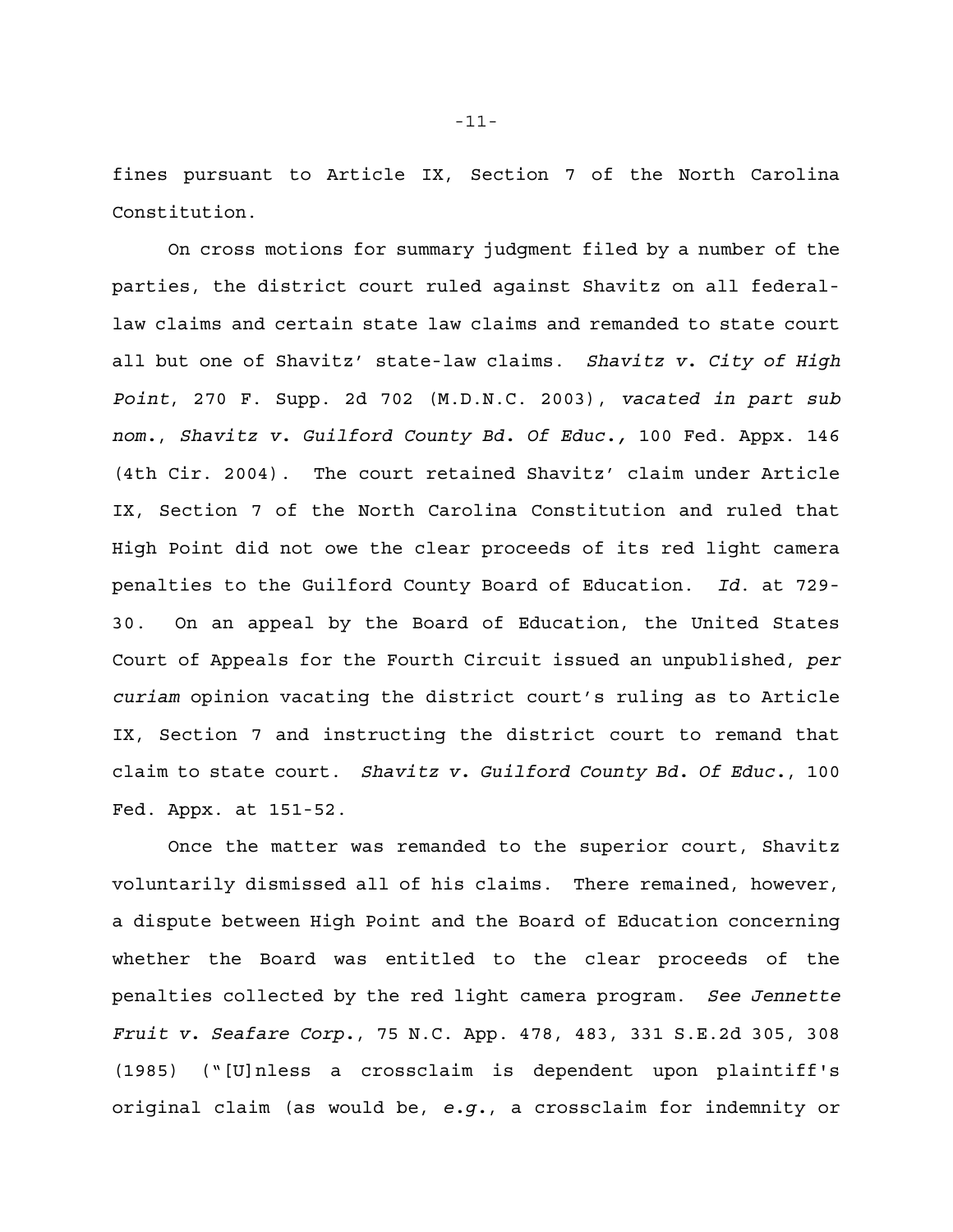contribution) or is purely defensive, a plaintiff's dismissal of its claims against all defendants does not require dismissal of crossclaims properly filed in the same action."). Both High Point and the Board of Education moved for summary judgment on this issue.

The superior court ruled that Article IX, Section 7 of the North Carolina Constitution was applicable to High Point's red light camera program and that it required the clear proceeds of the penalties collected thereunder to be paid the Board of Education. Thereafter, the superior court entered a judgment awarding to the School Board

> 90% of all amounts collected by or on behalf of the City from the inception of [the red light camera program] through its termination, such amount to include \$1,453,703.40 through December 21, 2004, and 90% of all amounts collected thereafter, less any amounts returned by or on behalf of the City to drivers who successfully appeal their penalties.

High Point was further ordered to pay post-judgment interest pursuant to section 24-5 of the General Statutes.

High Point now appeals to this Court, contending that the superior court erred by (1) ruling that Article IX, Section 7 of the North Carolina Constitution applies to its red light camera program, (2) miscalculating the amount of the clear proceeds to be paid to the Board under this provision if it is applicable, and (3) awarding post-judgment interest.

## The Standard of Review

Summary judgment is proper "if the pleadings, depositions,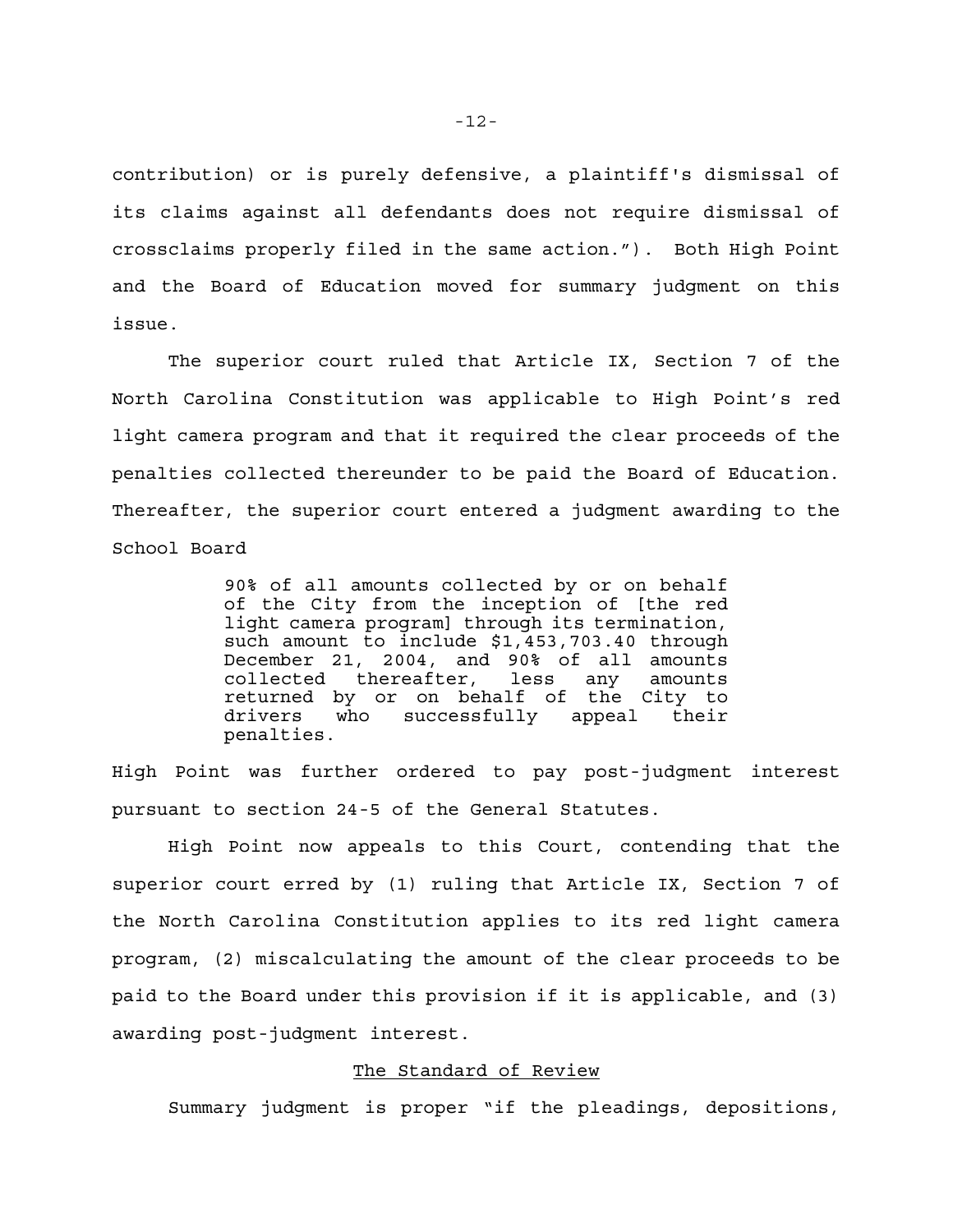answers to interrogatories, and admissions on file, together with the affidavits, if any, show that there is no genuine issue as to any material fact and that any party is entitled to a judgment as a matter of law." N.C. Gen. Stat. § 1A-1, Rule 56(c) (2005). On a motion for summary judgment, "[t]he evidence is to be viewed in the light most favorable to the nonmoving party." *Moore v. Coachmen Industries, Inc.*, 129 N.C. App. 389, 394, 499 S.E.2d 772, 775 (1998). When determining whether the trial court properly ruled on a motion for summary judgment, this Court conducts a *de novo* review. *Va. Electric and Power Co. v. Tillett*, 80 N.C. App. 383, 385, 343 S.E.2d 188, 191, *cert. denied*, 317 N.C. 715, 347 S.E.2d 457 (1986). There is no dispute as to the facts in the instant case; therefore, our analysis is confined to issues of law.

### Discussion of the Issues

## I. The applicability of Article IX, Section 7 of the North Carolina Constitution to High Point's Red Light Camera Program

[1] Article IX, Section 7 controls the disposition of "penalties" and "fines" which are imposed for "breach[es] of the penal laws of the State." High Point contends that it has not imposed the type of penalty which falls under the ambit of this constitutional provision. We disagree.

Our Supreme Court has defined a penalty to be a sum collected under a "penal law[]," or a "law[] that impose[s] a monetary payment for [its] violation [where] [t]he payment is punitive rather than remedial in nature and is intended to penalize the wrongdoer rather than compensate a particular party." *Mussallam v.*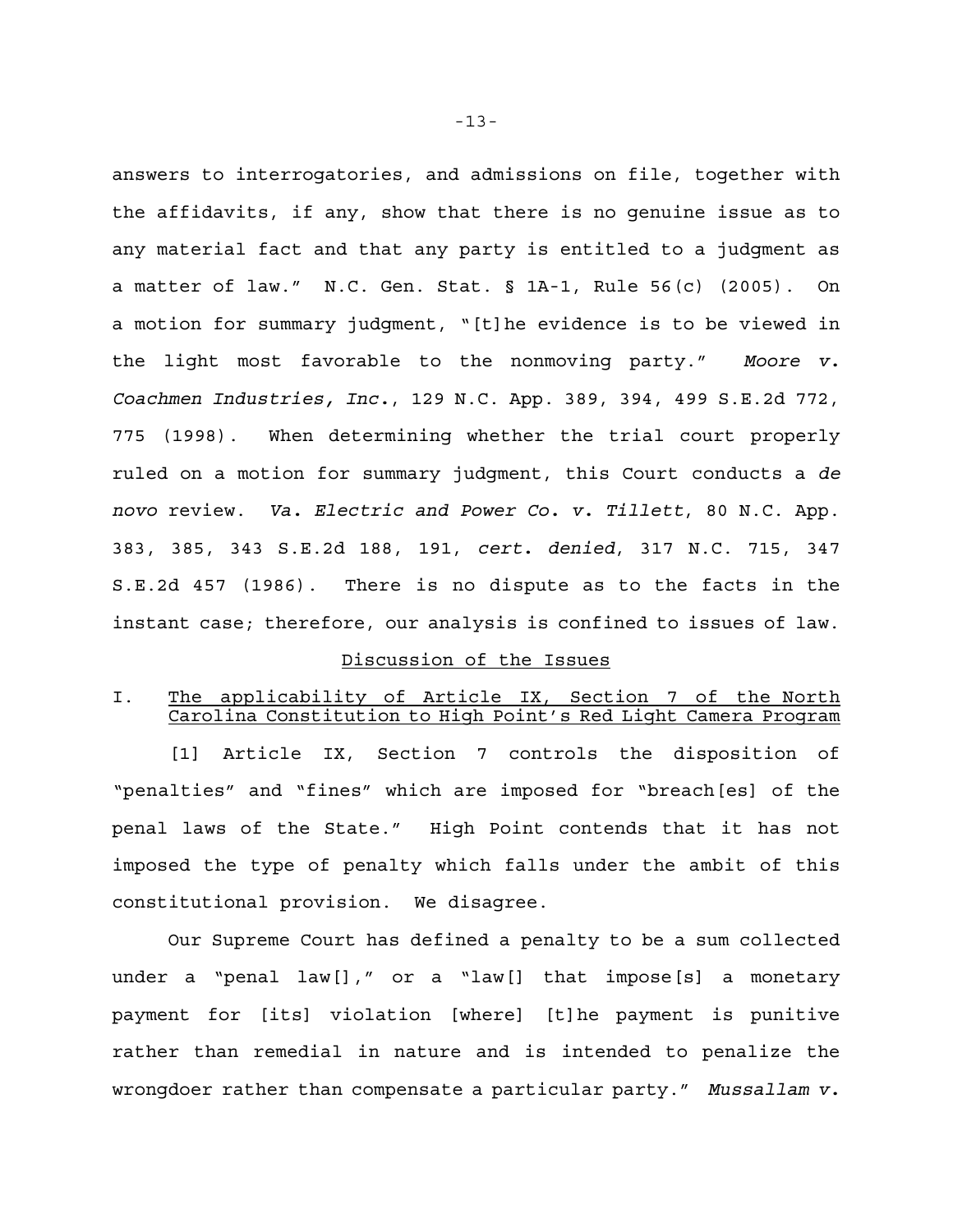*Mussallam*, 321 N.C. 504, 509, 364 S.E.2d 364, 366-67, *reh'g denied*, 322 N.C. 116, 367 S.E.2d 915 (1988). In the technical sense, "[a] 'fine' is the sentence pronounced by the court for a violation of the criminal law . . . ." *Board of Education v. Henderson*, 126 N.C. 689, 691, 36 S.E. 158, 159 (1900).

Our courts do not employ an "unduly restrictive" test to differentiate between fines and penalties:

> The heart of th[e] . . . distinction lies not in whether the monies are *denominated* "fines" or "penalties." [T]he label attached to the money does not control. Neither does the heart of the distinction rest in whether there has been an actual criminal prosecution resulting in a "sentence pronounced by the court." The crux of the distinction lies in the *nature* of the *offense* committed, and not in the *method* employed by the municipality to collect fines for commission of the offense.

*Cauble v. Asheville*, 301 N.C. 340, 344, 271 S.E.2d 258, 260 (1980) ("*Cauble II*") (citations omitted), *aff'g in part and rev'g in part*, 45 N.C. App. 152, 263 S.E.2d 8 (1980) ("*Cauble I*"). Thus, an assessment is a penalty or a fine if it is "imposed to deter future violations and to extract retribution from the violator" for his illegal behavior. *N.C. School Bds. Ass'n v. Moore*, 359 N.C. 474, 496, 614 S.E.2d 504, 517 (2005).

In large measure, High Point's argument to this Court is premised upon our Supreme Court's early Twentieth Century opinion in *Board of Education v. Henderson*, 126 N.C. [439] 689, 36 S.E. 158 (1900). In the *Henderson* case, the Vance County Board of Education sued the Town of Henderson seeking the proceeds of fines and penalties collected by the Town. *Id*. at 690-91, 36 S.E. at 158-59.

-14-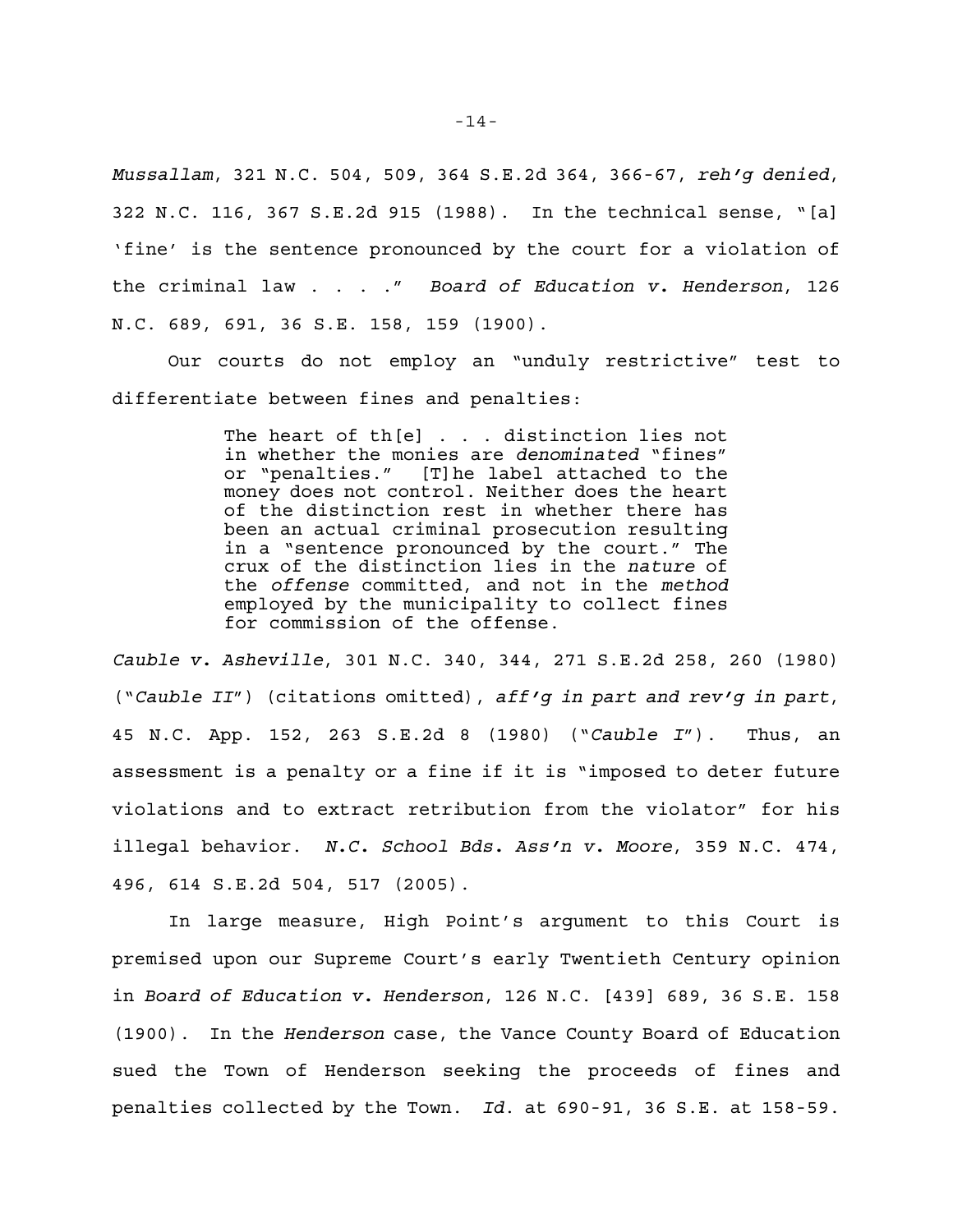In a decision predating the Court's subsequent declaration that no restrictive test should be employed to differentiate fines and penalties, the justices noted that

> [a] municipal corporation has the right, by means of its corporate legislation, commonly called town ordinances, to create offenses, and fix penalties for the violation of its ordinances, and may enforce these penalties by civil action; but it has no right to create criminal offenses. And this being so, it was found to be almost impossible to administer and enforce a proper police government in towns and cities by means of penalties alone. It therefore became necessary to make the violation of town ordinances . . . --a criminal offense--which was done by [section 14-4 of the General Statutes].

*Id*. at 691, 36 S.E. at 159. The Supreme Court drew a now somewhat outdated distinction between fines and penalties, and issued the following ruling:

> [A]ll the fines the [Town] has collected upon prosecutions for violations of the *criminal laws* of the State, whether for violations of *its ordinances* made criminal by section [14-4 of the General Statutes], or by other criminal statutes, such fines belong to the common school fund of the county. It is thus appropriated by the Constitution, and it can not be diverted or withheld from this fund without violating the Constitution. This is not so with regard to "penalties" which the [Town] may have sued for and collected out of offenders violating its ordinances. These are not penalties collected for the *violation of a law of the State*, but of a town ordinance. But wherever there was a fine imposed in a State prosecution for a misdemeanor under section [14-4] of the [General Statutes], it belongs to the school fund, and, as we have said, must go to that fund.

*Id*. at 692, 36 S.E. at 159; *see also School Directors v. Asheville*, 137 N.C. 503, 508-09, 50 S.E. 279, 281 (1905) ("It is settled that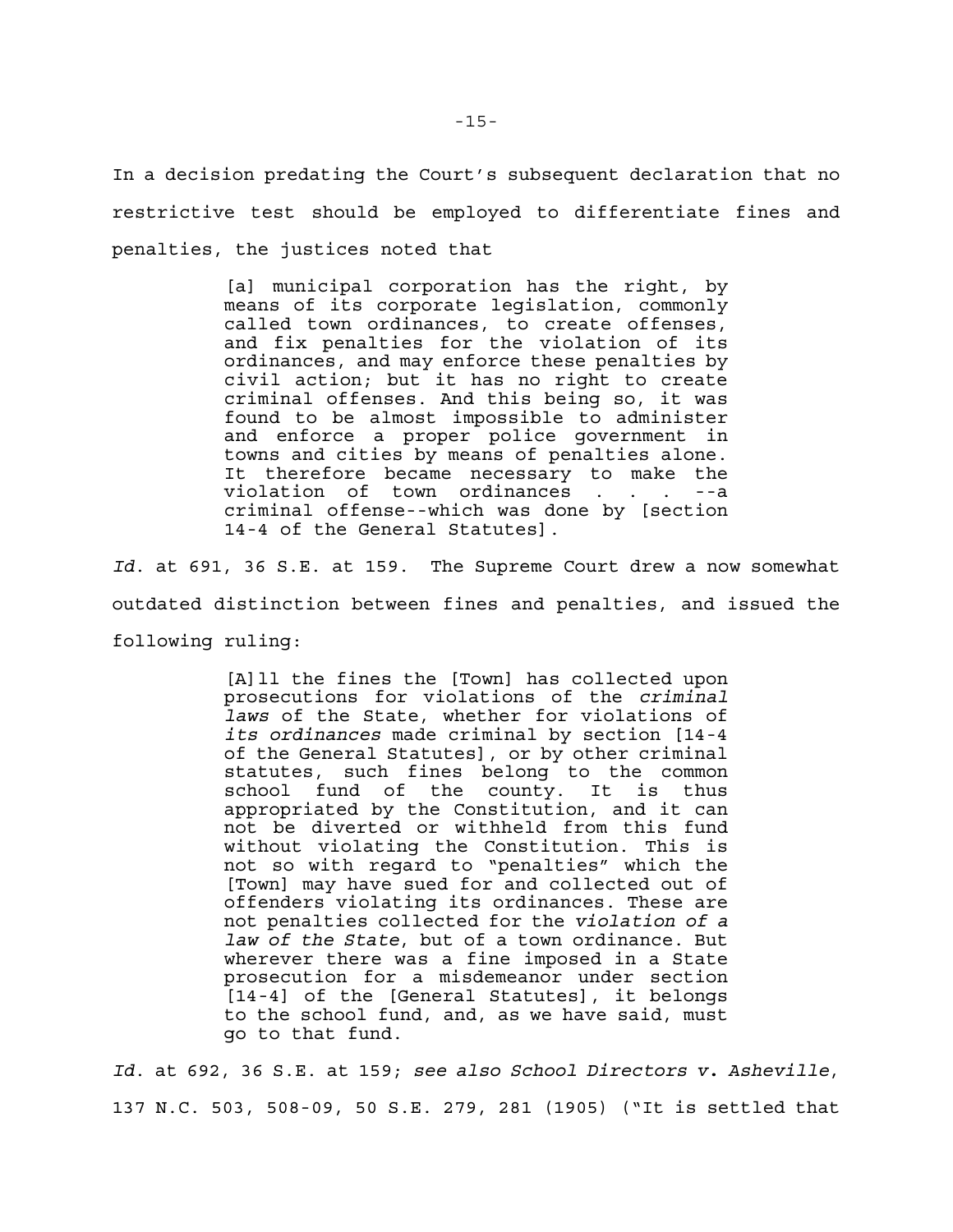the Legislature may give to cities and towns the entire penalty incurred for the violation of ordinances to be recovered in a civil action, but when the State interposes and declares the violation of an ordinance a misdemeanor, the fine imposed for the criminal offense must go in the way directed by the Constitution.").

Eighty years after *Henderson*, the Supreme Court decided *Cauble II*, 301 N.C. 340, 271 S.E.2d 258 (1980). The *Cauble II* case involved a suit by citizens seeking to have the proceeds of the penalties imposed by the City of Asheville for overtime parking given to the public schools in accordance with Article IX, Section 7. After indicating that an "unduly restrictive" test should not be utilized to distinguish between penalties and fines, *id*. at 344, 271 S.E.2d at 260, the Court issued the following holding:

> The Asheville Code makes it unlawful to park overtime. [Section] 14-4 [of the General Statutes] specifically makes criminal the violation of a city ordinance, unless "the council shall provide otherwise" . . . . Thus, where, as here, the ordinances do not provide otherwise, a person who violates the overtime parking ordinance also breaches the penal law of the State. Consequently, fines collected for overtime parking constitute fines collected for a breach of the penal laws of the State. We, therefore, hold that the clear proceeds of all penalties, forfeitures and fines collected for breaches of the ordinances in question remain in Buncombe County and be used exclusively for the maintenance of free public schools.

*Id*. at 345, 271 S.E.2d at 261.

For the sake of clarity, we note that, in the *Henderson* and *Cauble* cases, section 14-4 of the General Statutes was the "penal law[] of the State" which triggered the operation of the

-16-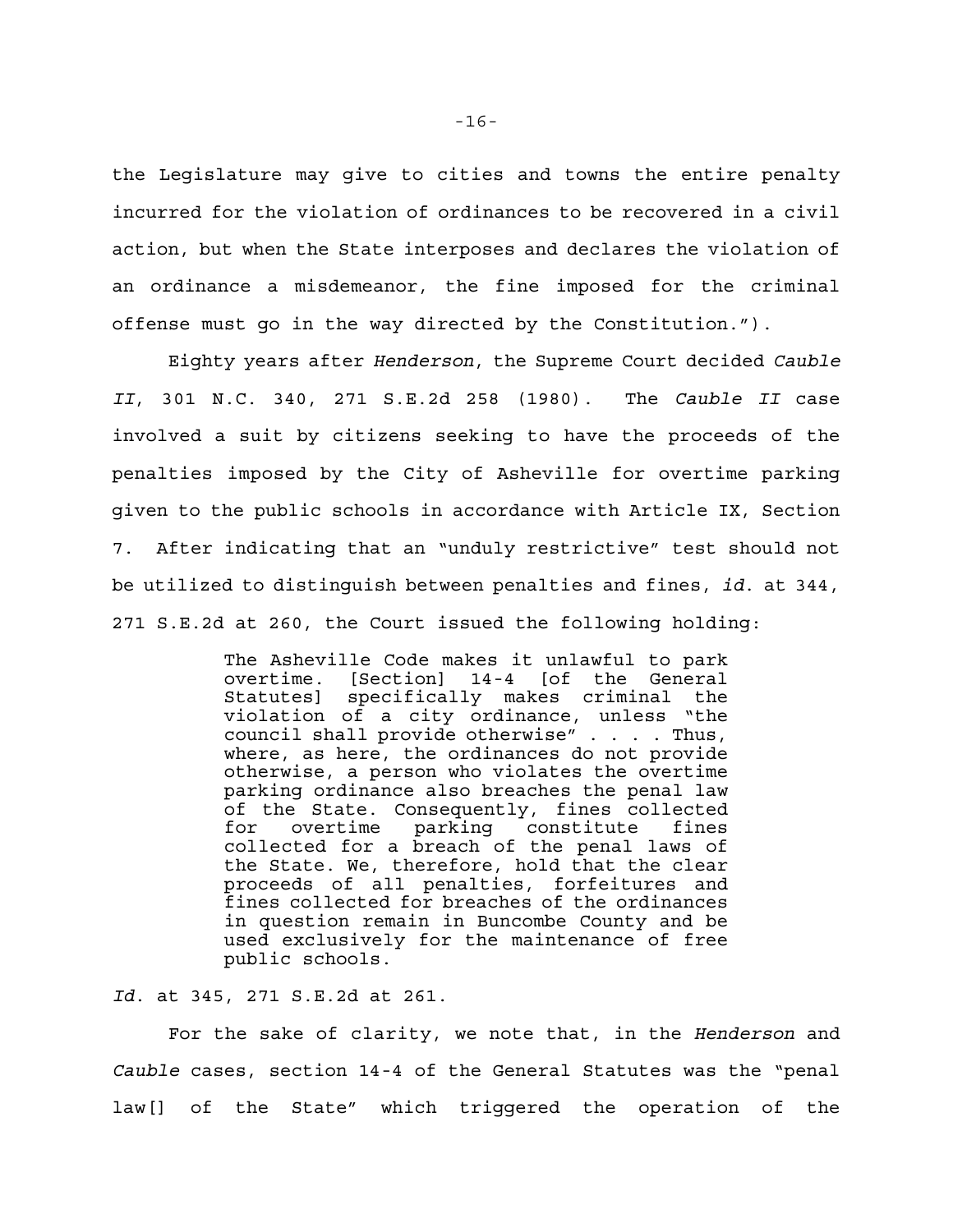Constitution. Pursuant to section 14-4, a person commits a misdemeanor if he "violate[s] an ordinance of a . . . city . . . sewerage district" and commits an infraction if he "violate[s] an ordinance of a . . . city . . . regulating the operation or parking of vehicles." N.C. Gen. Stat. §§ 14-4(a), (b) (2005). Unless a municipality provides otherwise, the

> violation of a city ordinance is a misdemeanor or infraction as provided by [section] 14-4. An ordinance may provide by express statement that the maximum fine, term of imprisonment, or infraction penalty to be imposed for a violation is some amount of money or number of days less than the maximum imposed by [section] 14-4.

N.C. Gen. Stat. § 160A-175(b) (2005).

In 2002, this Court decided the case of *Donoho v. City of Asheville*, 153 N.C. App. 110, 569 S.E.2d 19 (2002), *disc. reviews denied and cert. denied*, 356 N.C. 669, 576 S.E.2d 110 (2003). The *Donoho* case involved penalties under a local air pollution control program. The local program used penalties to enforce state environmental laws. *Id*. at 113-15, 569 S.E.2d at 21-22. When environmental laws were enforced by penalties imposed by the North Carolina Department of Environment and Natural Resources, the proceeds of the penalties were disposed of in accordance with Article IX, Section 7. *Id*. at 113, 569 S.E.2d at 21. However, when penalties were imposed under the local program, the proceeds were not given to the public schools. *Id*. at 115, 569 S.E.2d 22. This Court ruled that Article IX, Section 7 applied to the penalties assessed by the local program: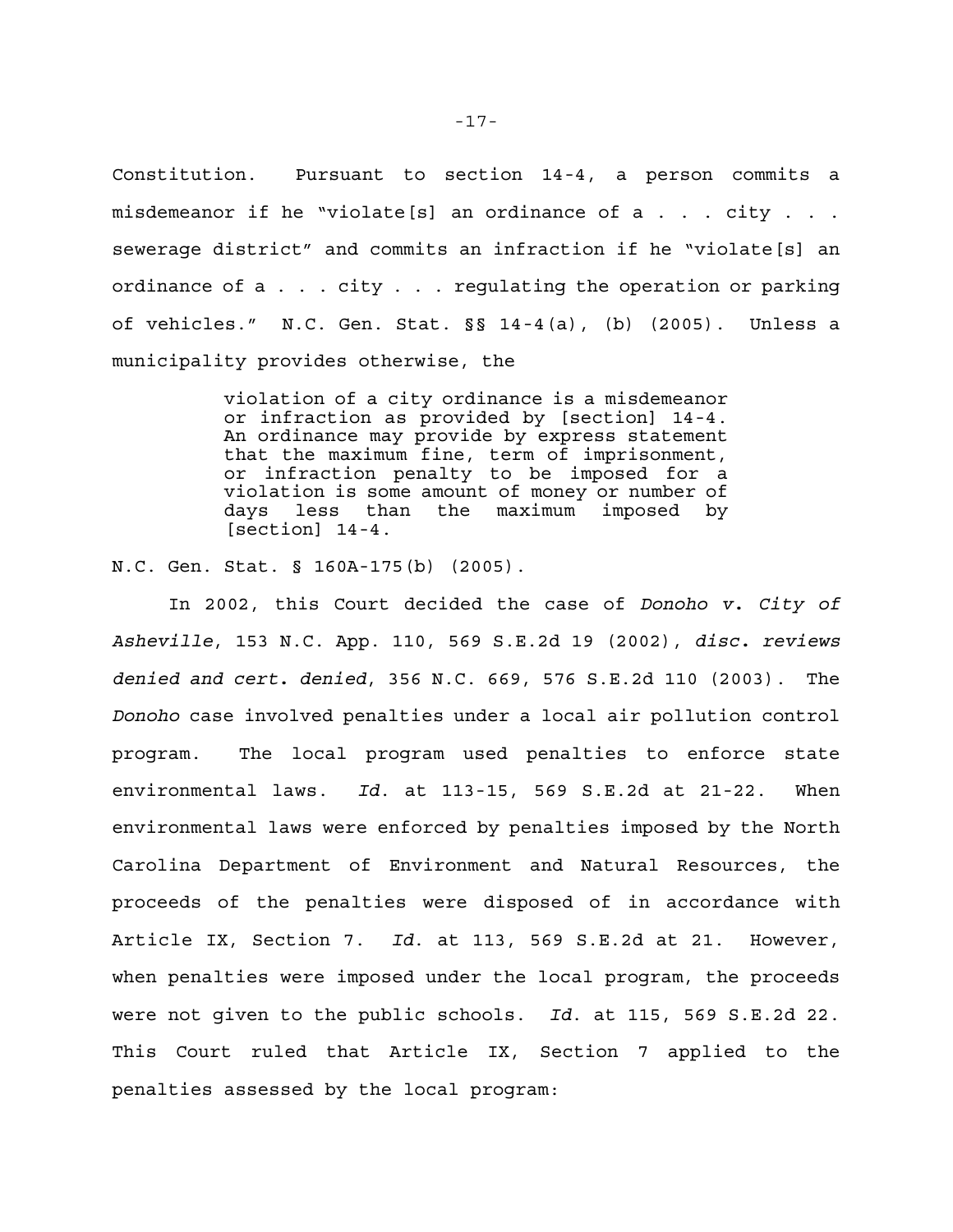It would be anomalous for violations of state-mandated air quality standards to result in civil penalties allocated to local school boards in all counties where the Commission enforces the state air pollution laws but a similar violation in the counties with local programs approved by the Commission experienced a different result. If such were the case, every county and local governmental unit could circumvent the state constitution by setting up a local air quality enforcement unit pursuant to state-delegated authority, and thereby develop a new revenue stream, while depriving the schools of funds directed to them by Article IX, Section 7 of the North Carolina Constitution.

## *Id*. at 118, 569 S.E.2d at 24.

Finally, in 2005, our Supreme Court decided *North Carolina School Boards Association v. Moore*, 359 N.C. 474, 614 S.E.2d 504 (2005). *Moore* involved the applicability of Article IX, Section 7 to monies collected by the University of North Carolina campuses for violations of vehicle registration, traffic, and parking ordinances adopted by the board of trustees of the state's university system. *Id.* at 494, 614 S.E.2d at 516. The General Assembly authorized the board of trustees to provide that the violation of one of its ordinances would "'subject[] the offender to a civil penalty'" to be collected "'by civil action in the nature of debt.'" *Id.* (quoting N.C. Gen. Stat. § 116-44.4(h) (2003)). If the system did not provide for such a penalty, then ordinance violations were nevertheless infractions punishable by a monetary penalty under section 116-44.4(g) of the General Statutes. *Id*. The university system did provide for the imposition of its own civil penalties and argued that "the payments collected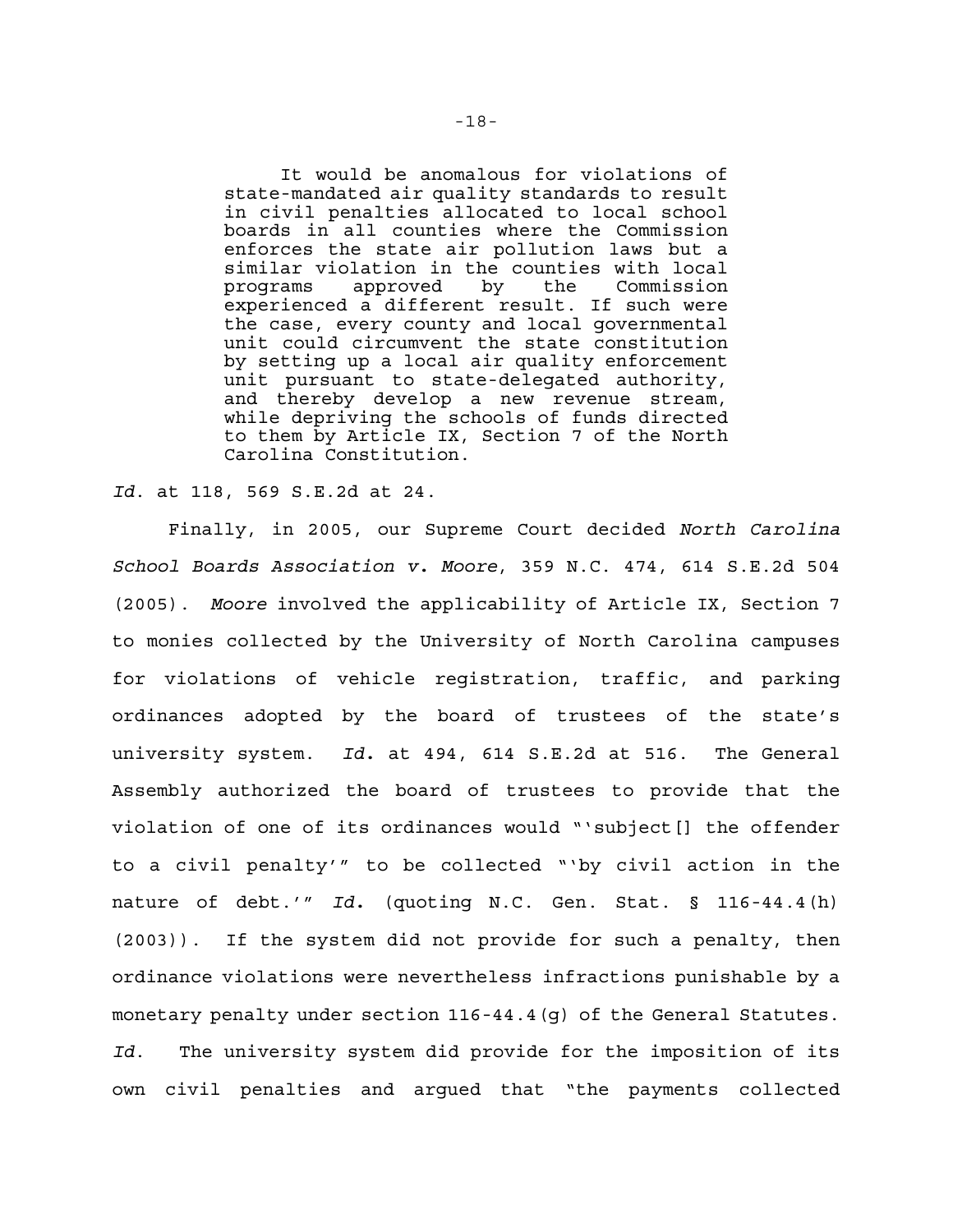[thereunder] by the constituent institutions for violation of parking, traffic, and vehicle registration ordinances [were] not civil penalties collected for a breach of the State's penal laws." *Id*. at 495, 614 S.E.2d at 517. In an analysis that mostly concerned the penal nature of the assessments at issue, the Supreme Court held that Article IX, Section 7 controlled the disposition of the funds. *Id*. at 497, 614 S.E.2d at 518.

The foregoing authorities establish, at the very least, that if money is collected for the transgression of both a municipal ordinance and a coordinate state statute, then the penal laws of our state are implicated and Article IX, Section 7 controls the disposition of the funds. Thus, in the instant case, the Constitution applies to the High Point red light camera program if the program exacts penalties for violations of the City's red light camera ordinance and also exacts penalties to enforce the penal laws of our state.

It is uncontested that the failure to observe a red stoplight is illegal by virtue of section 20-158(b)(2) of the General Statutes. Generally, section 20-158(b)(2) is enforced by statutory section 20-176(b), which makes a violation an infraction, punishable by a fine. When this method of enforcement is employed, section 20-158 is clearly a penal law of the state. *See ante*, slip op. at  $13-14$ , \_\_ N.C. App. at \_\_, \_\_ S.E.2d at \_\_ (discussing what constitutes a penal law); David M. Lawrence, *Fines Penalties, and Forfeitures: An Historical and Comparative Analysis*, 65 N.C.L. REV. 49, 81 (1986) ("A law that is enforced as an infraction is clearly

-19-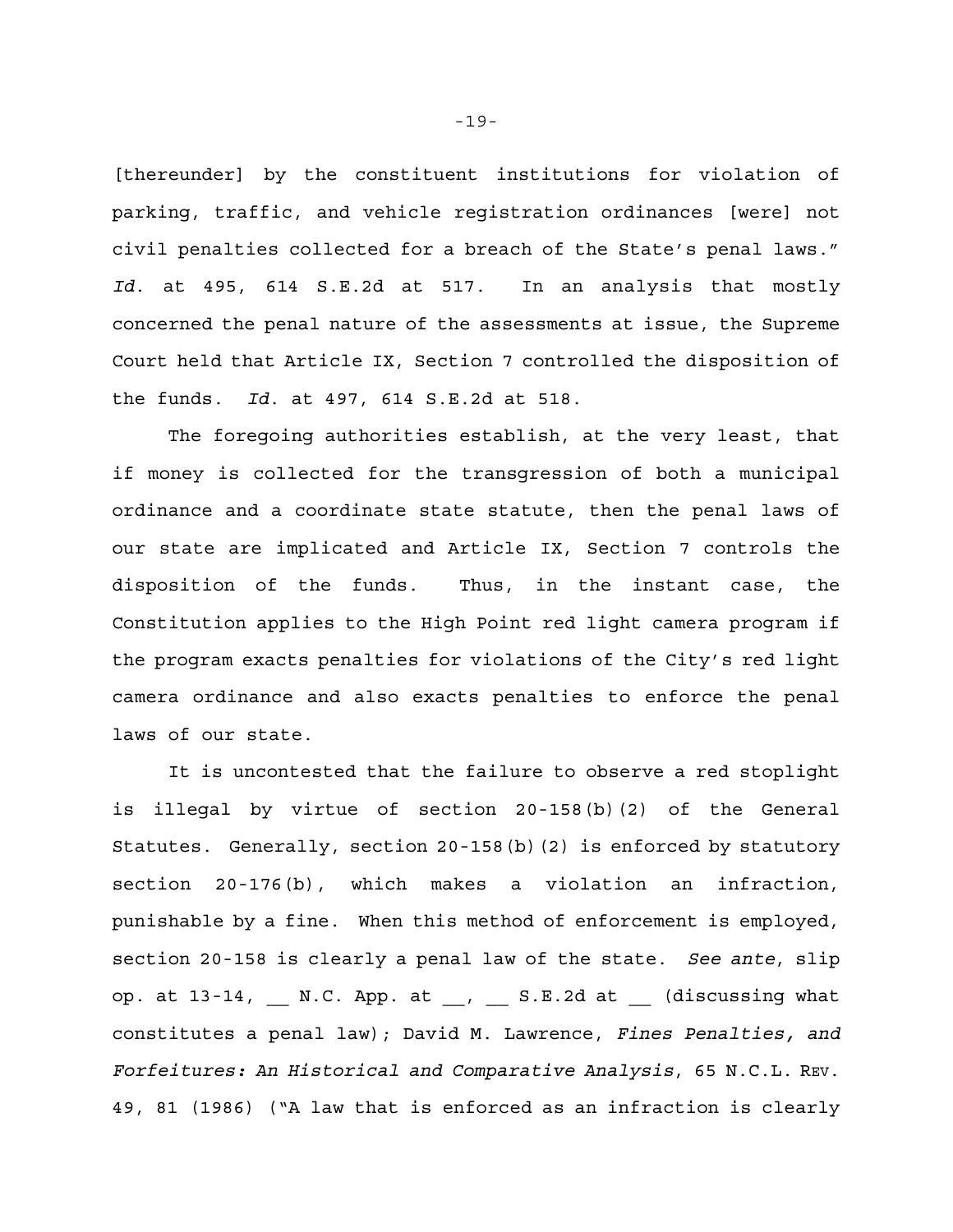a penal law. A monetary payment is imposed upon proof of its violation, and the penalty is clearly intended to be punitive rather than compensatory.").

Section 160A-300.1, which authorizes municipal red light camera programs, merely creates an alternative mechanism for enforcement of section 20-158(b)(2). Specifically, section 160A-300.1 delegates enforcement to municipalities, and decriminalizes violations of section 20-158(b)(2) by providing that "[n]otwithstanding the provisions of [section] 20-176, in the event that a municipality adopts [a red light camera] ordinance . . . , a violation of [section] 20-158 shall not be an infraction" and by making red light camera violations "noncriminal violation[s] for which a civil penalty of fifty dollars (\$50.00) shall be assessed." N.C. Gen. Stat. §§ 160A-300.1(c), (c)(2).

High Point Ordinance 10-1-306 establishes the red light camera program authorized by section 160A-300.1 of the General Statutes. High Point's ordinance implements a system for "capturing traffic control violations, as defined under [section] 20-158 [of the General Statutes]" with red light cameras, "us[ing] the photographic images as prima facie evidence of traffic violations," and having "the High Point Department of Transportation or an agent . . . issue civil citations" based on the photographs. HIGH POINT, N.C., CODE OF ORDINANCES § 10-1-306(a).

If a motorist fails to observe a red stoplight at an intersection at which High Point has placed a red light camera, that motorist undoubtedly has violated section 20-158(b)(2) of the

-20-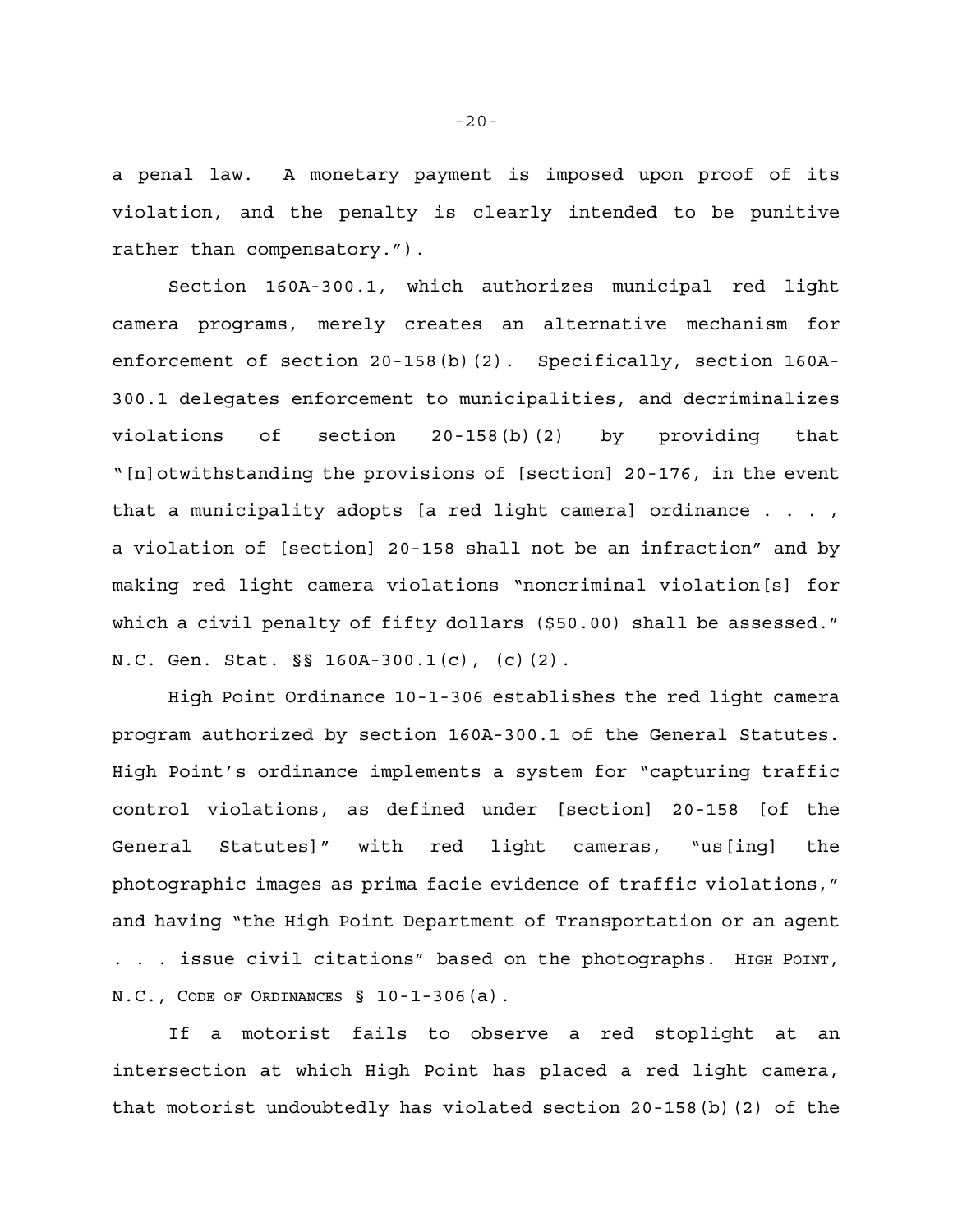General Statutes. If High Point punishes that motorist by imposing the civil penalty established by its red light camera ordinance, then High Point is enforcing a penal law of the state because the City is acting under the authority of section 160A-300.1 of the General Statutes, which provides for municipal civil enforcement of section 20-158. To hold otherwise would be to permit High Point to "circumvent the state constitution by setting up a local [penalty program] pursuant to state-delegated authority, and thereby develop a new revenue stream, while depriving the schools of funds directed to them by Article IX, Section 7 of the North Carolina Constitution." *Donoho*, 153 N.C. App. at 118, 569 S.E.2d at 24. Further, the fact that the violation results in a civil penalty rather than a fine for an infraction is irrelevant if we are to observe the Supreme Court's admonition to consider "the *nature* of the *offense* committed, and not . . . the *method* employed by the municipality to collect fines for commission of the offense." *Cauble II*, 301 N.C. at 344, 271 S.E.2d at 260. Whether red light violations are punished as infractions or by the assessment of civil penalties by High Point, monetary payments are nevertheless "imposed [ ] to deter future violations and to extract retribution from the violator" for a transgression of section 20-158 of the General Statutes. *Moore*, 359 N.C. at 496, 614 S.E.2d at 517.

It is immaterial that High Point's ordinance also makes running a red stoplight illegal by providing that

> [i]t shall be unlawful for a vehicle to cross the stop line at a system location when the traffic signal for that vehicle's direction of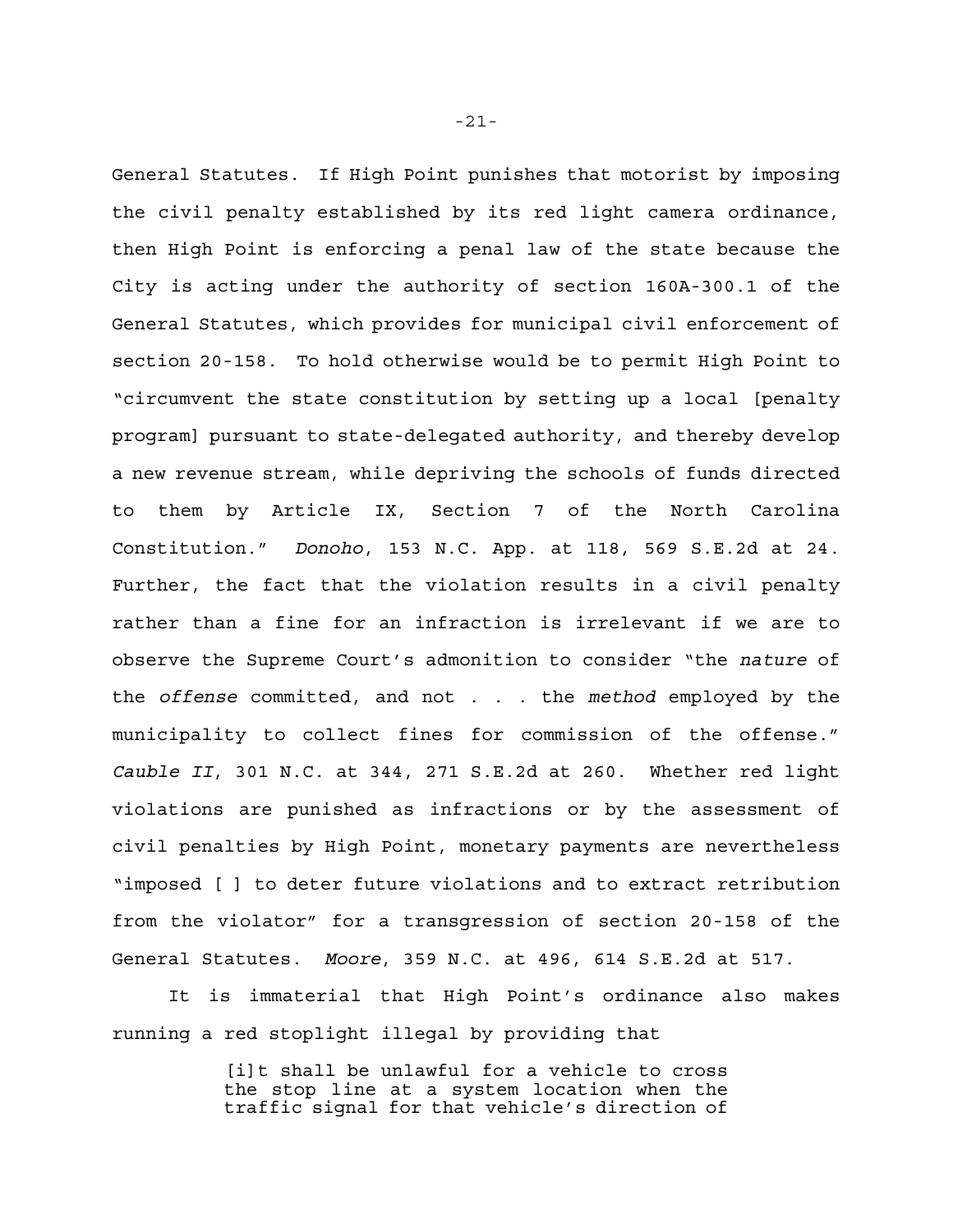travel is emitting a steady red light, or for a vehicle to violate any other traffic regulation specified in [section] 20-158 [of the General Statutes].

HIGH POINT, N.C., CODE OF ORDINANCES § 10-1-306(b)(1). As the ordinance provision tacitly indicates, the violation it creates already exists by virtue of section 20-158. Accordingly, the money collected under the ordinance serves to punish transgressions of both local and state penal laws.

Our analysis is borne out by the uncontested evidence that High Point's enforcement of what it now alleges is an entirely municipal program remains largely unsegregated from the City's enforcement of state penal law. High Point's red light camera ordinance includes a provision for traditional enforcement:

> Any citation for a violation of [section] 20- 158 [of the General Statutes] . . . issued by a duly authorized law enforcement officer at a [red light camera] system location shall be treated . . . as an infraction so long as the system photographic images are not used as prima facie evidence of the violation.

HIGH POINT, N.C., CODE OF ORDINANCES § 10-1-306(a). By the terms of the ordinance, the red light cameras are an alternative means for "capturing traffic control violations, as defined under [section] 20-158 [of the General Statutes]." *Id*. § 10-1-306(a). In both cases, the ultimate determination as to whether to issue a citation rests with a city police officer, who determines whether there has been a violation of section 20-158 of the General Statutes. *Ante*, slip op. at  $7$ ,  $N.C.$  App. at ,  $S.E.2d$  at .

Finally, we note that there is no merit in High Point's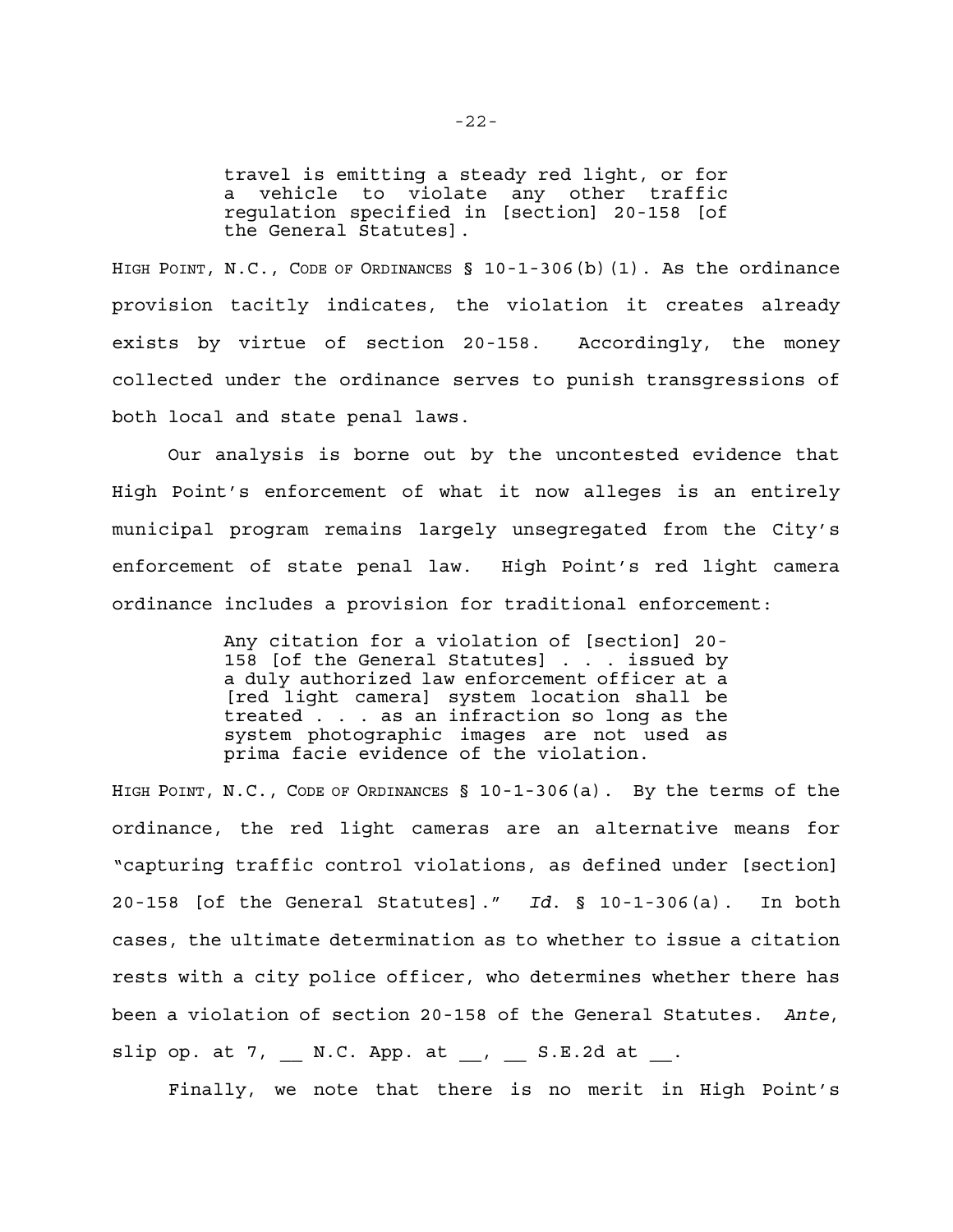argument that the penalties it collects do not accrue to the state. The reach of Article IX, Section 7 is limited to that portion of a penalty which accrues to the state; however, this mostly historical limitation has been construed to exempt only that portion of a penalty which is due a private citizen who has brought a private action to enforce state law, also known as a *qui tam* action. *See Donoho*, 153 N.C. App. at 117, 569 S.E.2d at 23 ("Several cases have held that the phrase 'accrue to the State' should be taken in the context in which it was developed--as opposed to being payable to a private party."); Lawrence, *supra*, 65 N.C.L. REV. at 70 (noting that the phrase "accrue to the State" is to be contrasted with funds collected in a *qui tam* action).

Accordingly, we hold that Article IX, Section 7 applies to the civil penalties assessed by High Point under its red light camera ordinance. The superior court's ruling to this effect must be affirmed.

# II. The Amount of the "Clear Proceeds" Owed to the Board of Education Under Article IX, Section 7

[2] Article IX, Section 7 requires that the "clear proceeds" of all penalties, fines and forfeitures be "appropriated and used exclusively for maintaining free public schools." N.C. Const. Art. IX, § 7. "[T]he term 'clear proceeds' as used in Article IX, Section 7 is synonymous with net proceeds[,] . . . and . . . the costs of collection should be deducted from the gross proceeds of monies received for traffic violations in order to determine the net or 'clear proceeds.'" *Cauble v. Asheville*, 314 N.C. 598, 604,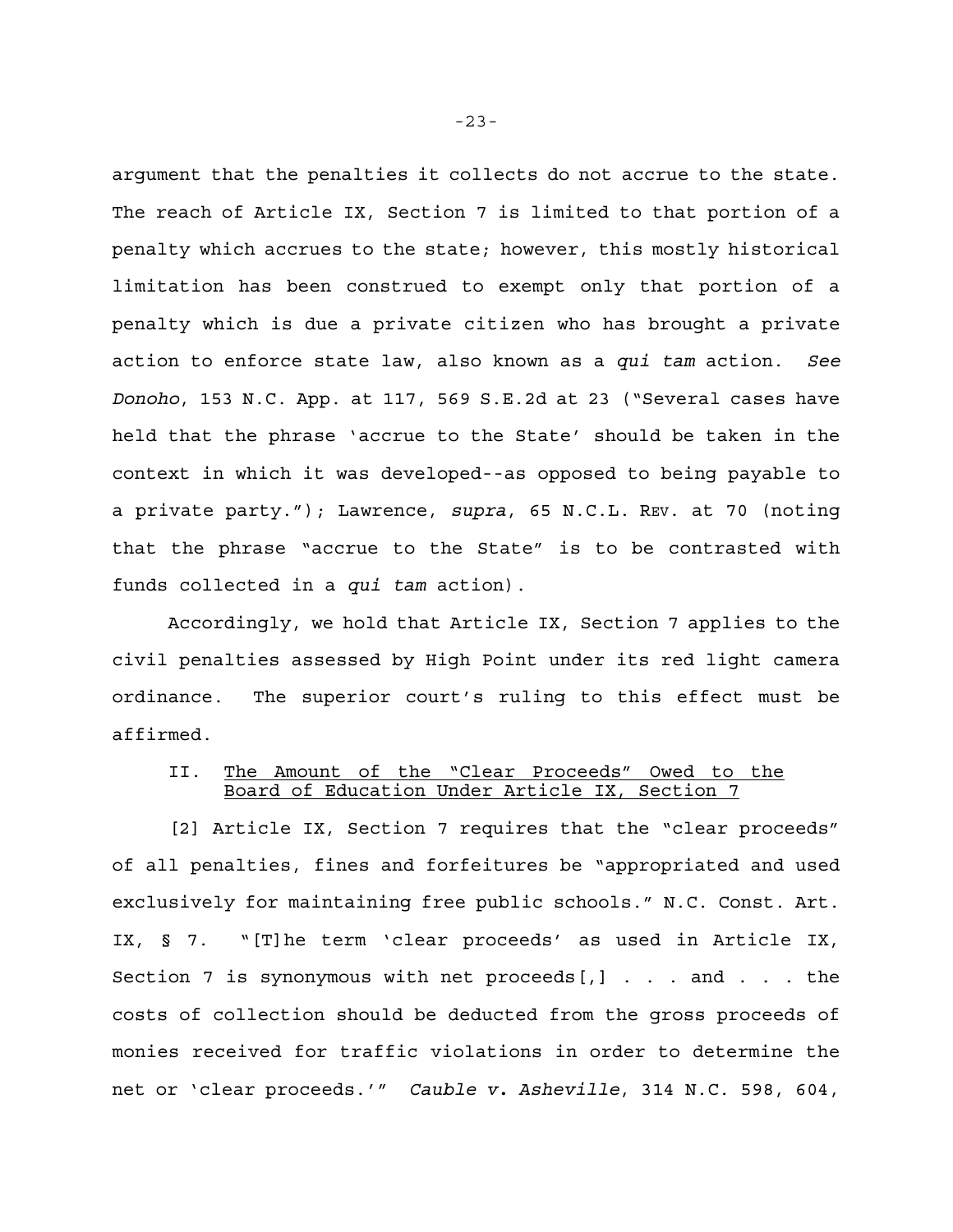336 S.E.2d 59, 63 (1985) ("*Cauble IV*"), *aff'g* 66 N.C. App. 537, 311 S.E.2d 889 (1984) ("*Cauble III*").

Our Supreme Court has characterized its cases interpreting the phrase "clear proceeds" as follows:

> In [*State v.*] *Maultsby* the Court stated that "[b]y 'clear proceeds' is meant the total sum *less only the sheriff's fees for collection, when the fine and cost[s] are collected in full*." [139] N.C. [583, 585], 51 S.E. 956 [(1905)] (emphasis added). In *Hightower* [*v. Thompson*] the Court stated that "the 'clear proceeds' have been judicially defined as the amount of the forfeit *less the cost of collection, meaning thereby the citations and process against the bondsman usual in the practice*." 231 N.C. [491] 493-94, 57 S.E.2d 765 [1950] [emphasis added]. In *School Directors v. Asheville*, we emphasize the language "that the power of the Legislature is exhausted by giving to the clerk or sheriff a reasonable commission for collecting the fines--to be deducted from the amount before paying it over to the treasurer of the school fund." 137 N.C. at 511-12, 50 S.E. at 282.

*Cauble IV*, 314 N.C. at 605-06, 336 S.E.2d at 64. According to the

Court,

these cases indicate that the costs of collection do not include the costs associated with enforcing the ordinance but are limited to the administrative costs of collecting the funds. If . . . the costs of enforcing the penal laws of the State were a part of collection of fines imposed by the laws, there could never by any *clear proceeds* of such fines to be used for the support of the public schools. This would in itself contravene that portion of Article IX, Section 7 of the North Carolina Constitution which directs that clear proceeds of penalties, forfeitures and fines collected for any breach of the penal laws of the State shall be applied to the public schools. We do not believe that the framers of our Constitution intended such a result. Conversely it would be an impractical and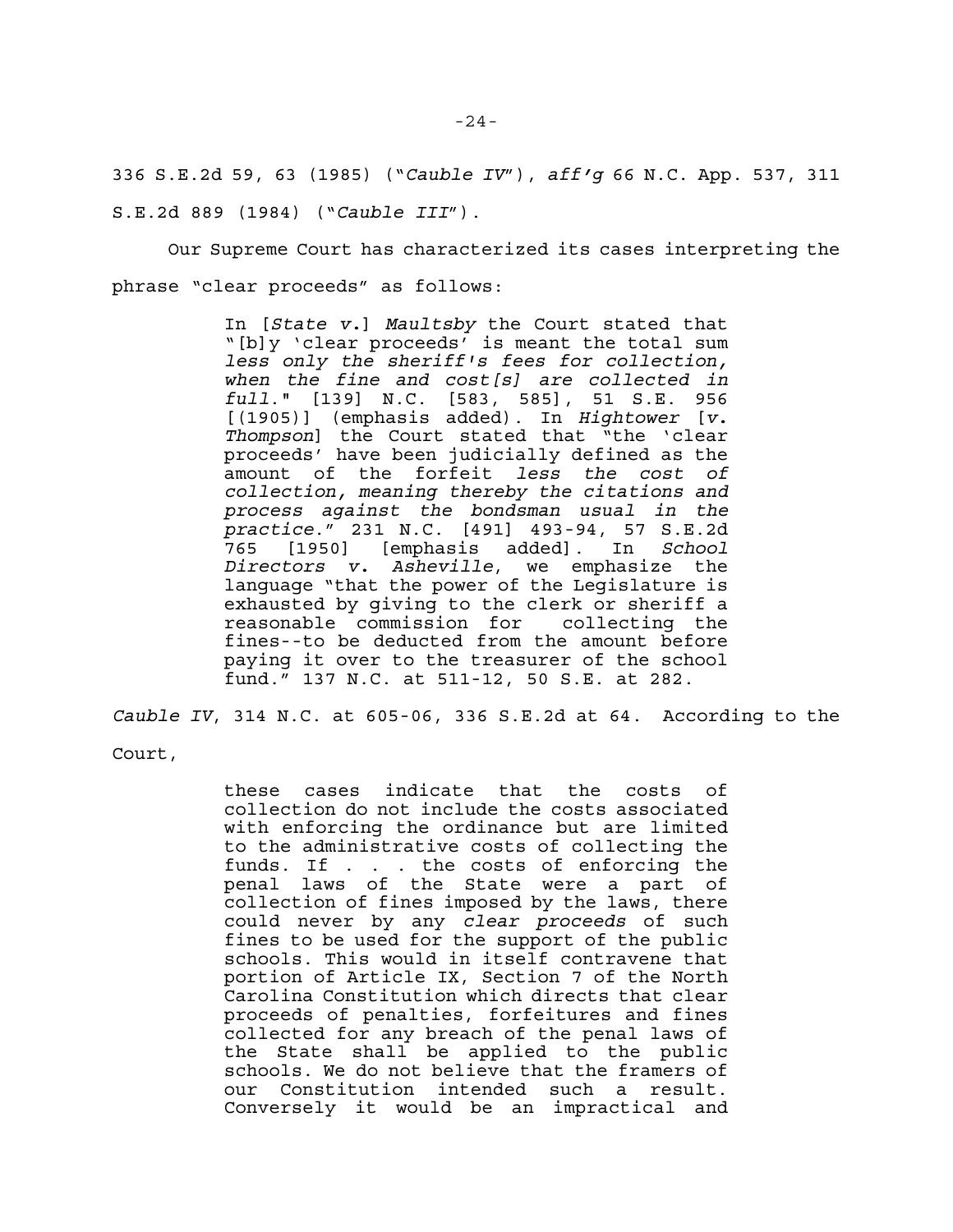harsh rule to deny municipalities the reasonable costs of collections.

*Id*. at 606, 336 S.E.2d at 64.

Article IX, Section 7 "is not self-executing"; therefore, the General Assembly may "specify[] how the provision's goals are to be implemented." *Moore*, 359 N.C. at 512, 614 S.E.2d at 527; *see also* Lawrence, *supra*, 65 N.C.L. REV. at 74 ("[I]t is implicit in the North Carolina cases and consistently upheld in other states [with a constitutional provision comparable to Article IX, Section 7] that the general assembly does have the power to define those collection related costs that are deductible."). In exercise of this authority, the Legislature has enacted section 115C-437 of the General Statutes:

> The clear proceeds of all penalties and forfeitures and of all fines collected for any breach of the penal laws of the State, as referred to in Article IX, Sec[tion] 7 of the Constitution, shall include the full amount of all penalties, forfeitures or fines collected under authority conferred by the State, diminished only by the actual costs of collection, not to exceed ten percent (10%) of the amount collected.

N.C. Gen. Stat. § 115C-437 (2005).

High Point argues that the portion of the penalties it paid to Peek and the fees it paid to the appeal hearing officers should be deducted to determine the "clear proceeds" of its red light camera program. This assertion is nonsensical, as these expenditures clearly constitute enforcement costs rather than collection costs. The payments to Peek accomplish enforcement of the traffic laws in much the same way as paying police officers for traditional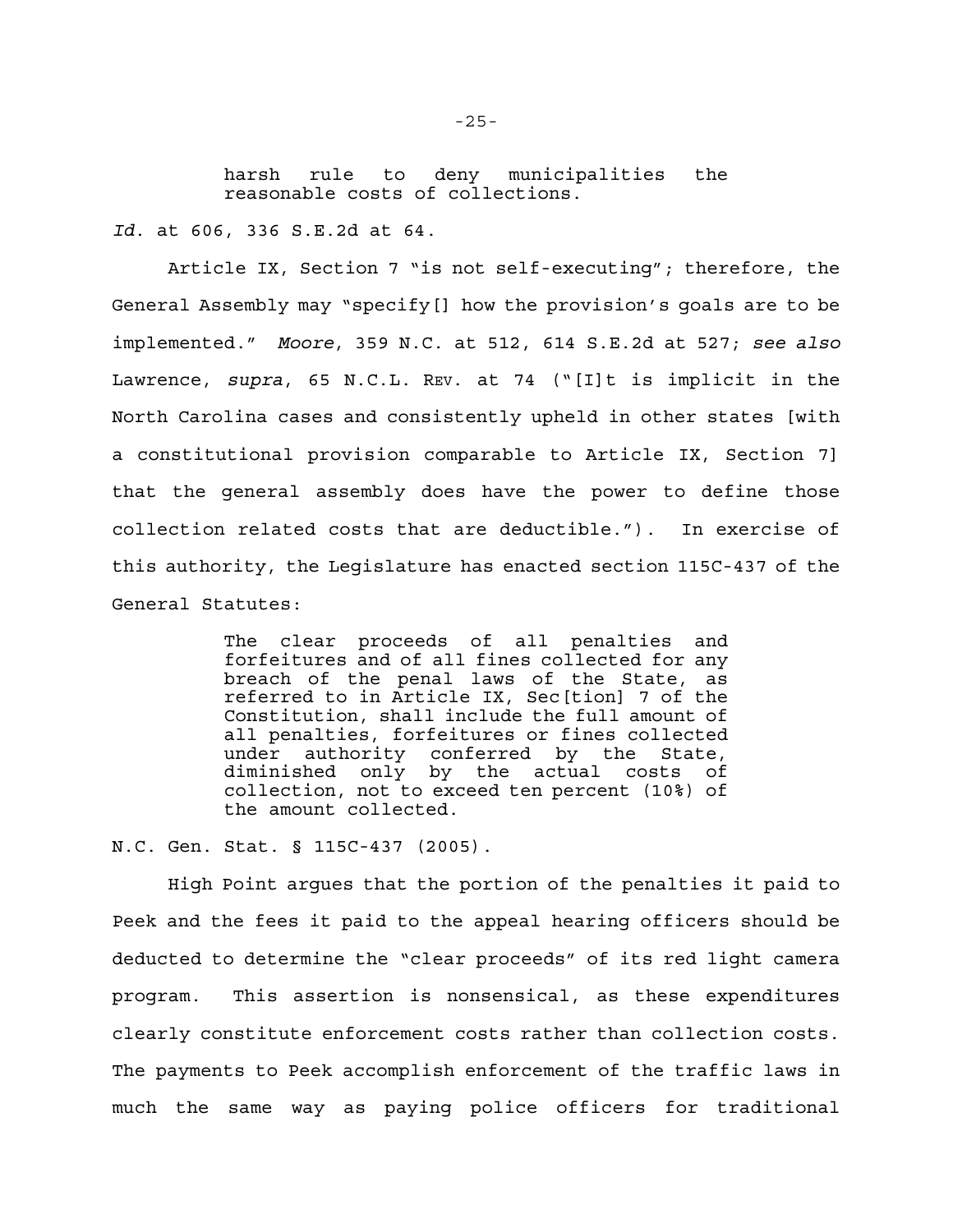enforcement, and the payment of the appeal hearing officers is comparable to the payment of judges who preside over traditional infraction hearings. As the costs of employing police and judges are not deducted to determine the clear proceeds of a penalty, ante, slip op. at 24, N.C. App. at , S.E.2d at (citing *Cauble IV*'s discussion of enforcement costs versus collection costs), High Point may not deduct its analogous enforcement costs.

High Point also argues that the General Assembly did not intend for the ten percent formula of section 115C-437 to apply in determining the clear proceeds of red light camera penalties. As the City notes, the statute which enables red light cameras in High Point and approximately two dozen other cities does not state that the clear proceeds of the camera program must go to the schools, but the statutes which specifically authorize red light cameras in the City of Concord and in the County of Wake do direct that the clear proceeds of those local programs be paid to the schools. *Contrast* N.C. Gen. Stat. § 160A-300.1 *with* 2001 N.C. Sess. Laws ch. 286, §§ 3, 4, *as amended by* 2003 N.C. Sess. Laws ch. 380, §§ 3, 4. Further, High Point notes that the Concord and Wake County statutes provide a different definition for the phrase "clear proceeds," to wit: "the funds remaining after paying for the lease, lease purchase, or purchase of the traffic control photographic system; paying a contractor for operating the system; and paying any administrative costs incurred by the municipality related to the use of the system." 2001 N.C. Sess. Laws ch. 286, §§ 3, 4, *as amended by* 2003 N.C. Sess. Laws ch. 380, §§ 3, 4.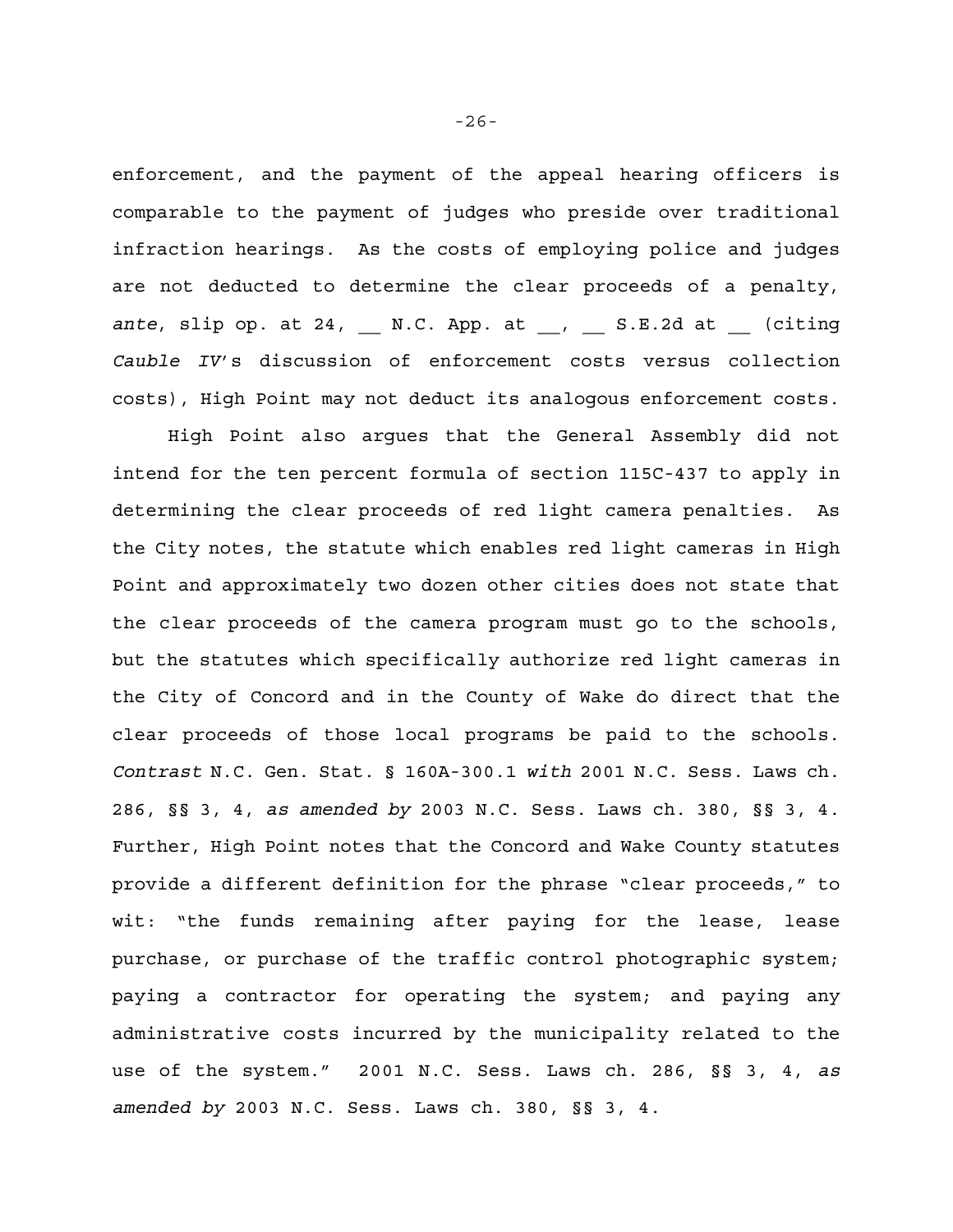However, we are unpersuaded that the laws which, by their terms, are limited in applicability to the red light camera programs in Concord and Wake have any bearing on the definition of "clear proceeds" by which High Point is bound. As indicated in section I of our discussion, the clear proceeds of the penalties collected by High Point's red light camera program must be paid to the Guilford County Board of Education. Further, the General Assembly's 2001 enactment concerning Concord and Wake makes it clear that the Legislature feels it has the authority to clarify the meaning of clear proceeds in the context of red light camera programs. As the General Assembly has not made a new definition applicable to High Point, we must conclude that the City is bound by the definition of clear proceeds set forth in section 115C-437 of the General Statutes.

High Point finally argues that, even if applicable, section 115C-437 cannot limit its collection costs to ten percent of the amount of the penalties collected because this limitation runs afoul of the flexible test for determining the costs of collection established by the Supreme Court in *Cauble IV*. The *Cauble IV* decision, which predated the enactment of section 115C-437, affirmed this Court's reversal of a superior court order disallowing Asheville's attempt to withhold penalty collection costs from the local school board. *Cauble IV*, 314 N.C. at 605-06, 336 S.E.2d at 64. In reaching this decision, the Supreme Court held that the Constitution was not so "impractical and harsh" as to "deny municipalities the reasonable costs of collections." *Id*. at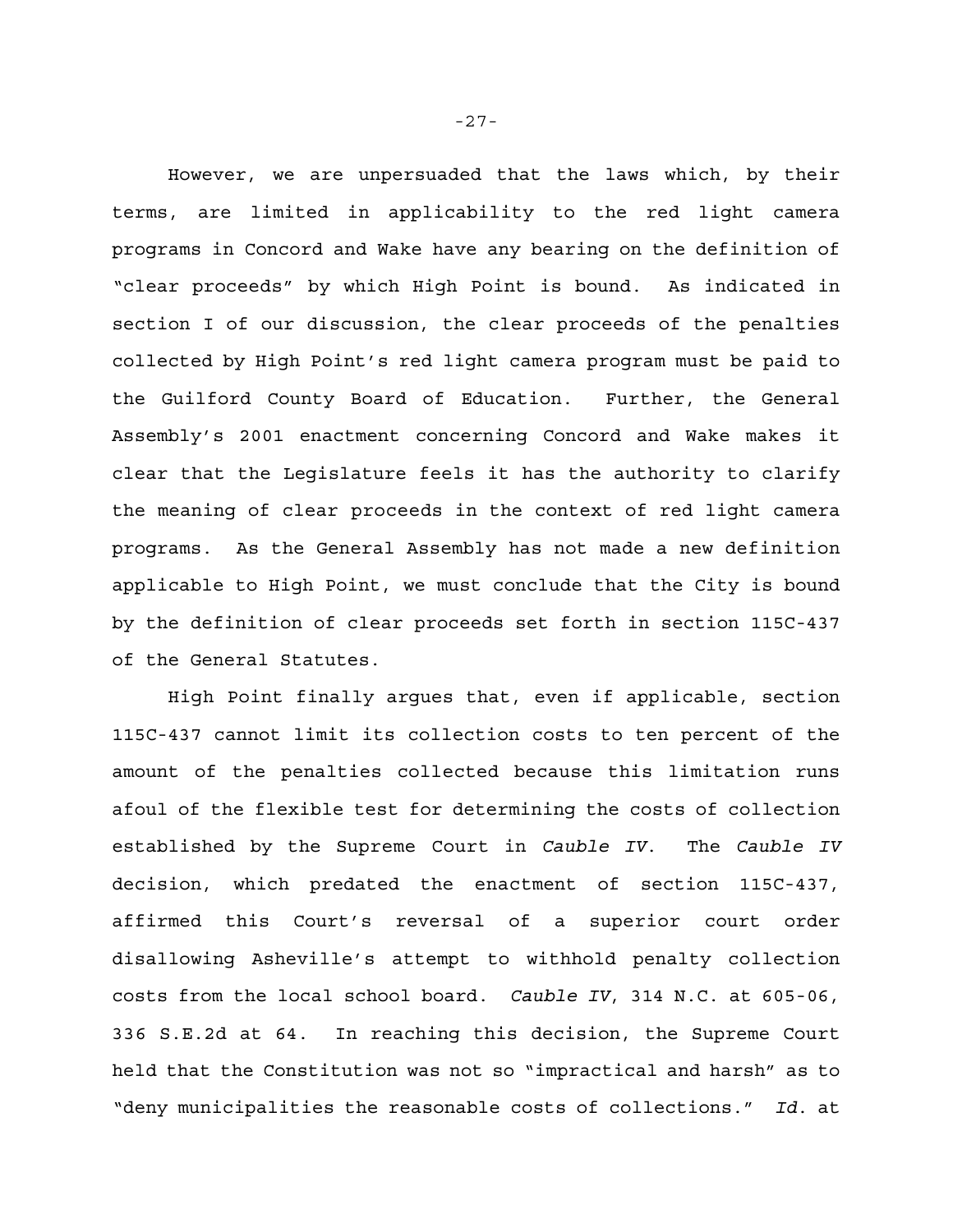606, 336 S.E.2d at 64. Read closely and in context, *Cauble IV* stands for the proposition that Article IX, Section 7 allows localities to retain their reasonable collection costs; however, the decision stops far short of declaring a constitutional mandate that local governments receive the entirety of their collection expenses.

 Our courts "give[] acts of the General Assembly great deference, and a statute will not be declared unconstitutional under our Constitution unless the Constitution clearly prohibits that statute." *In re Spivey*, 345 N.C. 404, 413, 480 S.E.2d 693, 698 (1997). In conducting such an analysis, our Constitution will be given an interpretation "'based upon broad and liberal principles designed to ascertain the purpose and scope of its provisions.'" *Moore*, 359 N.C. at 513, 614 S.E.2d at 527 (quoting *Elliott v. State Bd. of Equalization*, 203 N.C. 749, 753, 166 S.E. 918, 920-21 (1932)). Further, "the General Assembly's actions in . . . implement[ing] [Article IX, Section 7] must be held to be constitutional unless the statutory scheme runs counter to the plain language of or the purpose behind Article IX, Section 7." *Id.* at 512, 614 S.E.2d at 527.

As already indicated, the plain language of Article IX, Section 7 states that the clear proceeds of applicable penalties, fines, and forfeitures "shall belong to and remain in the several counties, and shall be faithfully appropriated and used exclusively for maintaining free public schools." This language is unequivocal as to its drafters' intent to benefit the public schools as opposed

-28-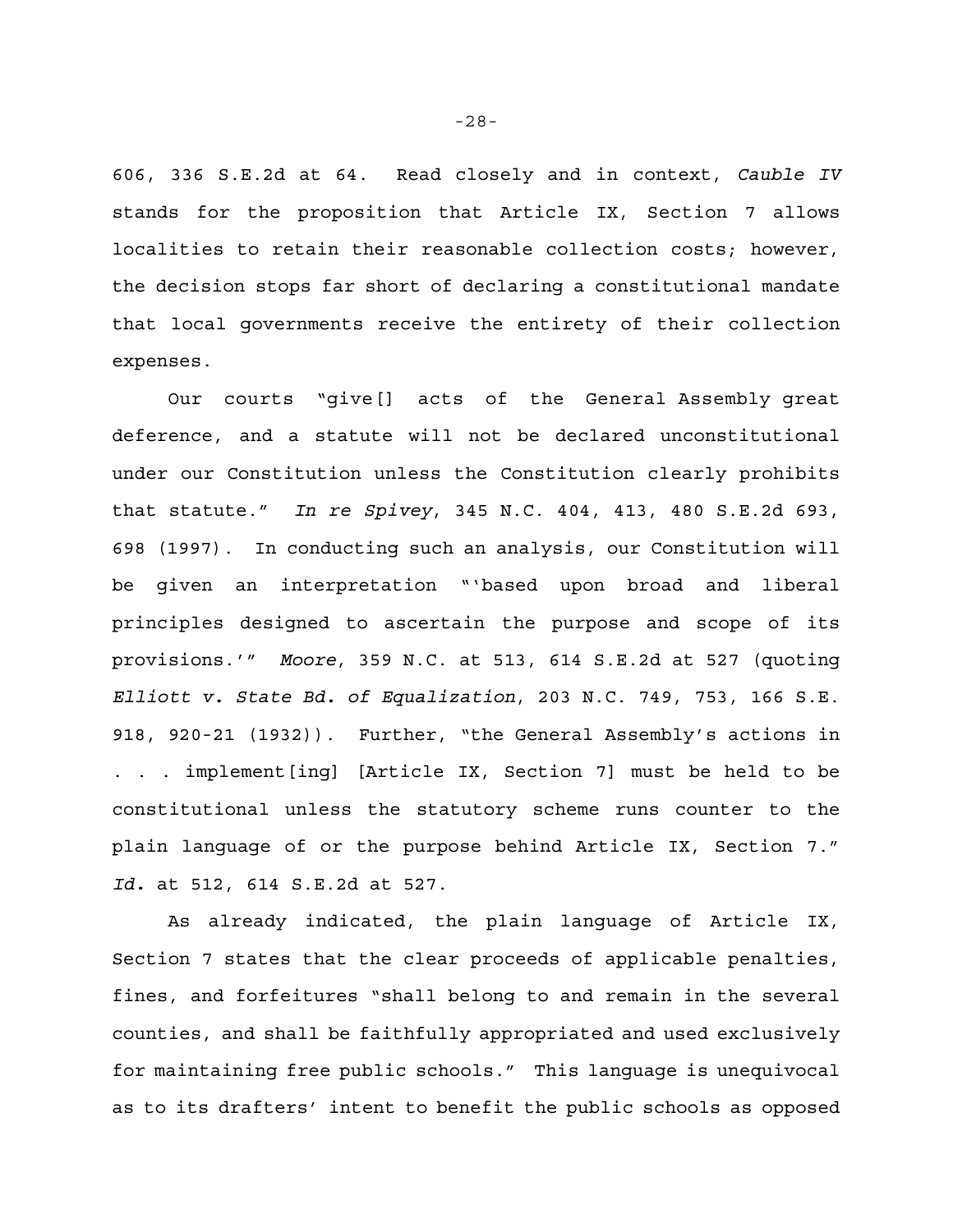to city treasuries. We conclude that the statutory limitation on a municipality's ability to withhold collection costs, as codified by section 115C-437 of the General Statutes, comports with the language of Article IX, Section 7. We likewise conclude that *Cauble IV* does not require a contrary result.

Accordingly, the superior court did not err by using section 115C-437 to determine the amount of the clear proceeds earned by High Point's red light camera program. Further, the superior court correctly applied section 115C-437 to determine that High Point must pay ninety percent of the amount collected by its red light camera program to the Guilford County Board of Education. With regard to this issue, the challenged summary judgment must be affirmed.

## III. The Applicability of Post-Judgment Interest to the Judgment Against High Point

[3] Section 24-5 of the General Statutes provides that,

[i]n an action other than contract, any portion of a money judgment designated by the fact finder as compensatory damages bears interest from the date the action is commenced until the judgment is satisfied. Any other portion of a money judgment in an action other than contract, except the costs, bears interest from the date of entry of judgment . . . until the judgment is satisfied. Interest on an award in an action other than contract shall be at the legal rate.

N.C. Gen. Stat. § 24-5(b) (2005). This statute does not operate against the state because "interest may not be awarded against the State unless the State has manifested its willingness to pay interest by an Act of the General Assembly or by a lawful contract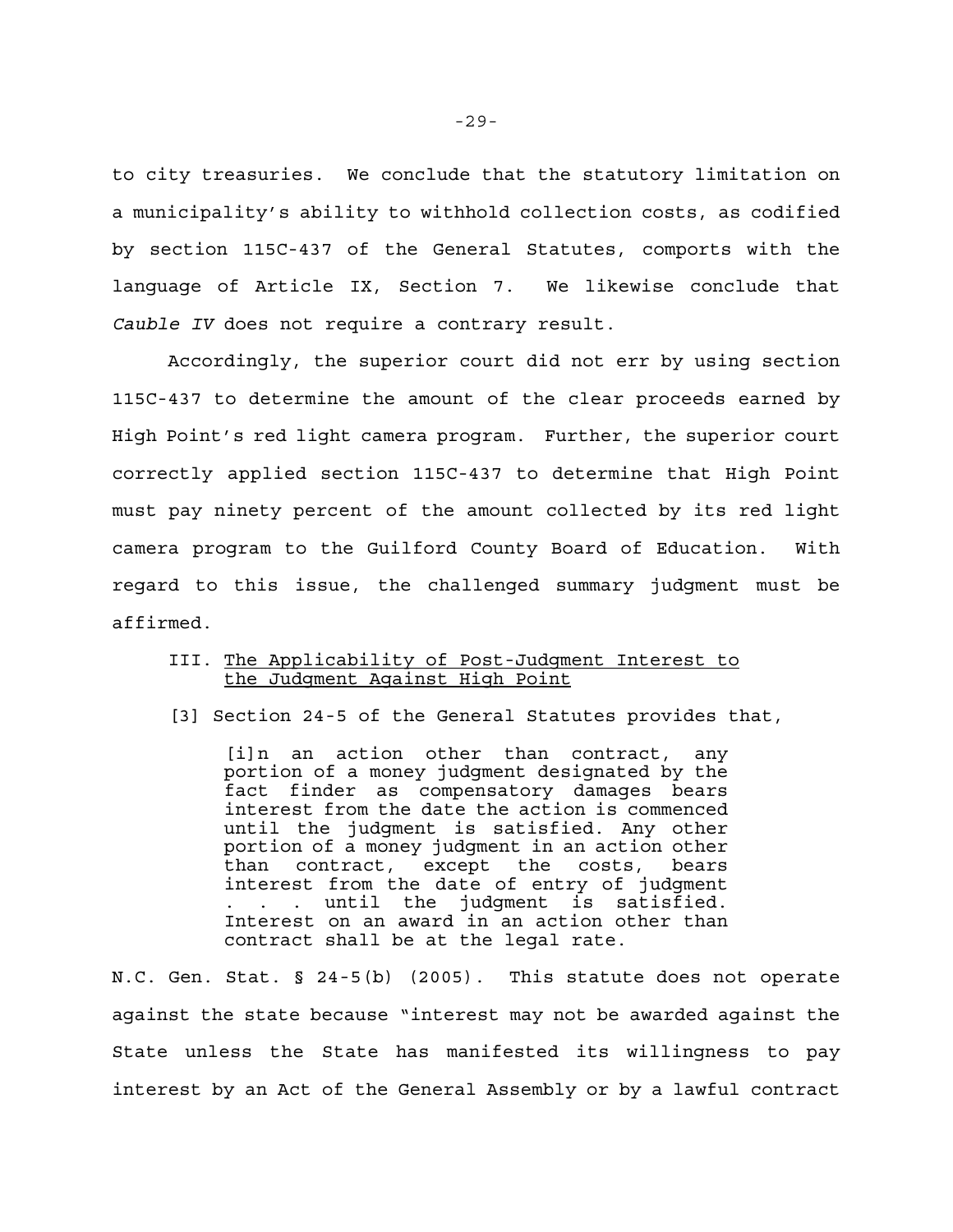to do so." *Yancey v. Highway Commission*, 222 N.C. 106, 109, 22 S.E.2d 256, 259 (1942) (holding that the predecessor of the Department of Transportation could not be ordered to pay postjudgment interest because it was an unincorporated agent of the state). High Point argues that "[b]ecause [s]ection 24-5 cannot be used to impose interest against the State, and because counties and cities are political subdivisions of the State, it follows that [s]ection 24-5 cannot be used to impose interest against a county or city acting in its sovereign capacity." We agree.

In holding that post-judgment interest cannot run against the state absent a statutory declaration to the contrary, our Supreme Court noted that "'it is a known and firmly established maxim that general statutes do not bind the sovereign unless expressly mentioned in them. Laws are *prima facie* made for the government of the citizen and not of the State itself.'" *Id*. at 110, 22 S.E.2d at 260. This maxim has also been applied in favor of the political subdivisions of the state. *See O'Berry, State Treasurer v. Mecklenburg County*, 198 N.C. 357, 363, 151 S.E. 880, 884 (1930) ("[G]eneral statutes do not bind the sovereign unless the sovereign is expressly mentioned. . . . [T]he General Assembly did not intend to include governmental agencies within the [statutory definition at issue].").

Indeed, the political subdivisions of the state are "exempt . . . from the running of time limitations unless the pertinent statute expressly includes the State" so long as the function at issue is governmental, not proprietary. *Rowan County Bd. of*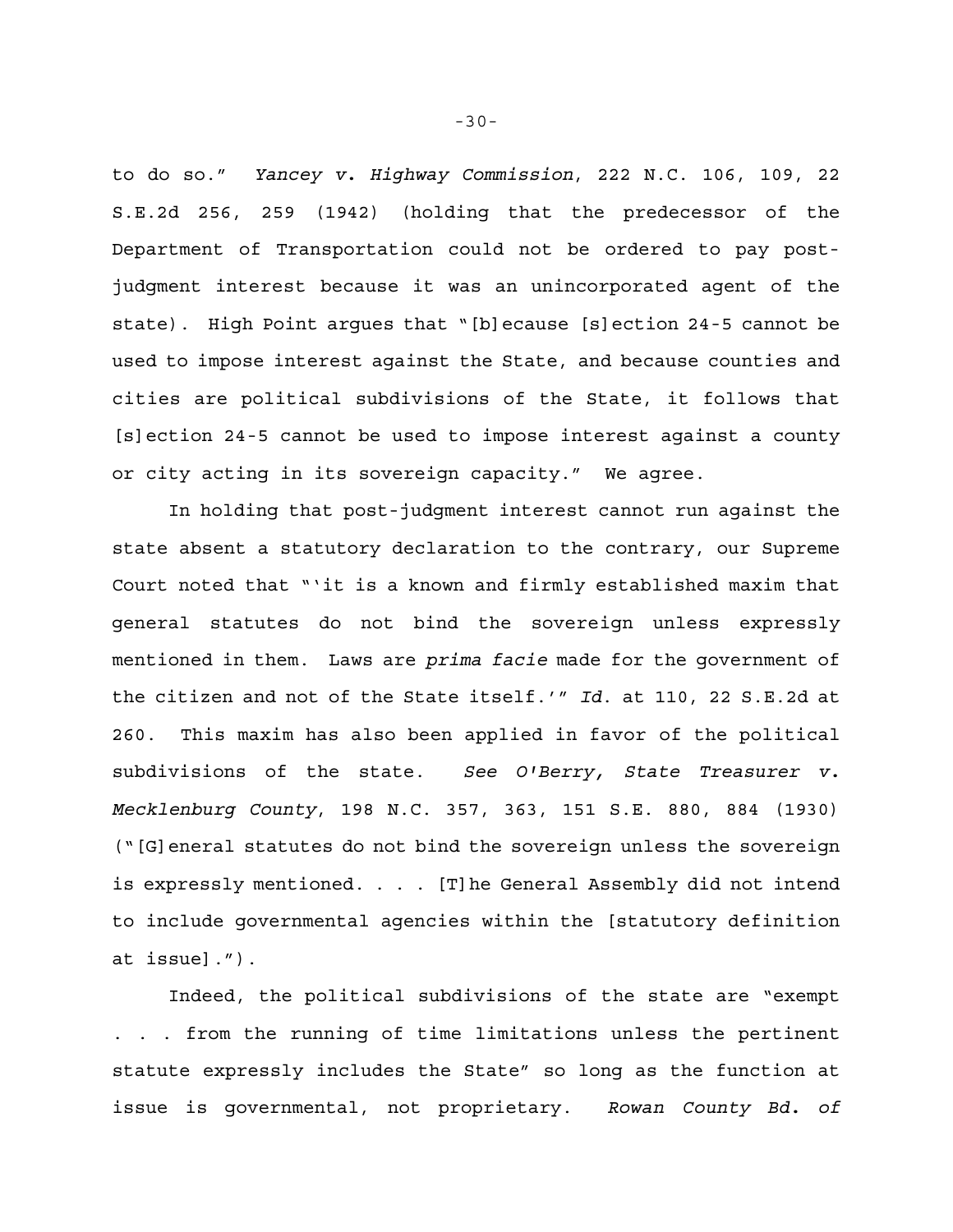*Education v. U.S. Gypsum Co.*, 332 N.C. 1, 8-9, 418 S.E.2d 648, 653- 54 (1992). "[A]n analysis of the various activities that th[e] Court has held to be proprietary in nature reveals that they involved a *monetary charge* of some type," such as providing water and sewer services to municipal citizens. *Sides v. Hospital*, 287 N.C. 14, 22, 213 S.E.2d 297, 302 (1975) (citing *Foust v. Durham*, 239 N.C. 306, 79 S.E.2d 519 (1954)). "[A]ll of the activities held to be governmental functions by th[e] Court are those historically performed by the government, and which are not ordinarily engaged in by private corporations," such as the "installation and maintenance of traffic light signals." *Id*. at 23, 213 S.E.2d at 303 (citing *Hamilton v. Hamlet*, 238 N.C. 741, 78 S.E.2d 770 (1953)).

We conclude that the same rule that applies to general statutes of limitation should obtain in the case of general interest statutes. Thus, absent a legislative provision to the contrary, a municipality should not be ordered to pay interest pursuant to a general interest statute where the issue which has been litigated involves a governmental function of the municipality.

In the present case, High Point was sued for enforcing state and municipal traffic laws and for its management of the proceeds collected for violations. These functions were governmental such that, under the foregoing analysis, the general post-judgment interest provisions of section 24-5 of the General Statutes did not apply to any judgment against the City.

-31-